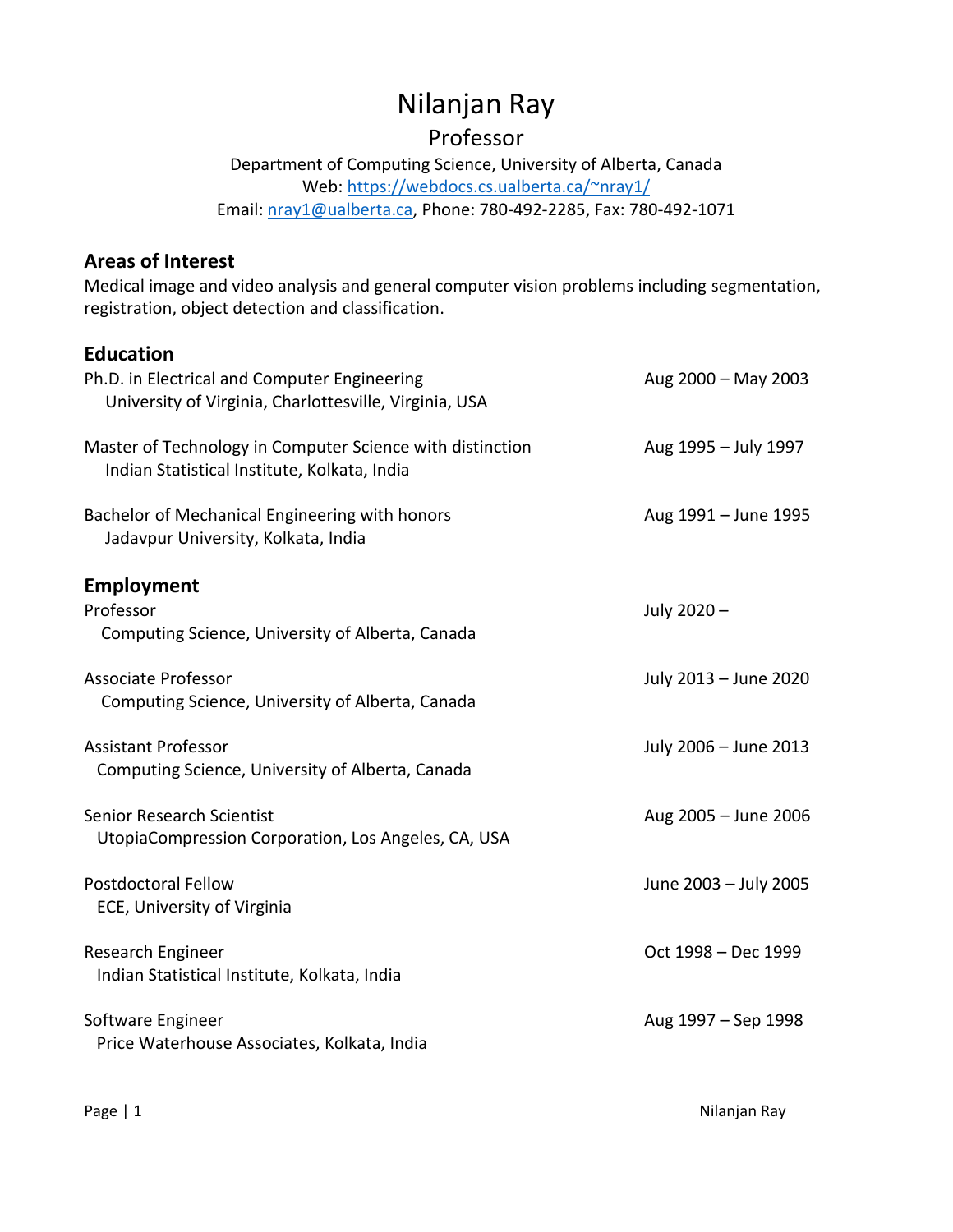## **Research Grants**

| NSERC DG: \$145,000<br>Differentiable Programming for Computer Vision and Medical Image<br>Analysis                                                                                   | 2020-2025 |
|---------------------------------------------------------------------------------------------------------------------------------------------------------------------------------------|-----------|
| University of Alberta-Huawei Joint Innovation Centre: \$185,500<br>Neural Model Compression for Real-time Comp. Vis. on Mobile Devices                                                | 2019-2022 |
| MITACS E-Acceleration Grant: \$165,000<br>Implementation and Analysis of Polymeric Pressure Sensor to Estimate<br>Blood Pressure in the Brachial Artery (with Dr. Preetam Anbukarasu) | 2019-2022 |
| Intuit, Canada: \$42,000<br>End-to-End Document Transcription using Computer Vision and Natural<br>Language Processing with Deep Learning                                             | 2019-2020 |
| Compute Canada RAC allocation, worth \$4,900                                                                                                                                          | 2019      |
| NSERC Engage Grants: \$25,000<br>Real-time Document Registration with Deep Learning                                                                                                   | 2019      |
| NSERC Engage Grants: \$25,000<br>Using Deep Learning to Detect and Track all Modes in Traffic Videos                                                                                  | 2017      |
| NSERC CRD: \$290,000<br>Oilsand Slurry Image and Video Analysis (with Dr. Hong Zhang, PI)                                                                                             | 2017-2019 |
| NSERC DG: \$90,000<br><b>Compressed Sensing for Computer Vision</b>                                                                                                                   | 2015-2020 |
| NIH sub-grant: \$6,000<br>Segmentation of 2-photon Microscopy Image, Grant holder: LIAI, USA                                                                                          | 2015-2016 |
| NSERC Engage Grants: \$25,000<br>Background Subtraction with Deep Learning                                                                                                            | 2015-2016 |
| NSERC Engage Plus Grants: \$15,000<br>Intel. Consumer Video Monitoring With Cloud Based Deep Neural Net.                                                                              | 2014      |
| NSERC Engage Grants: \$25,000<br>Cloud-based Com. Vis. for Consumer Video Monitoring Application                                                                                      | 2013-2014 |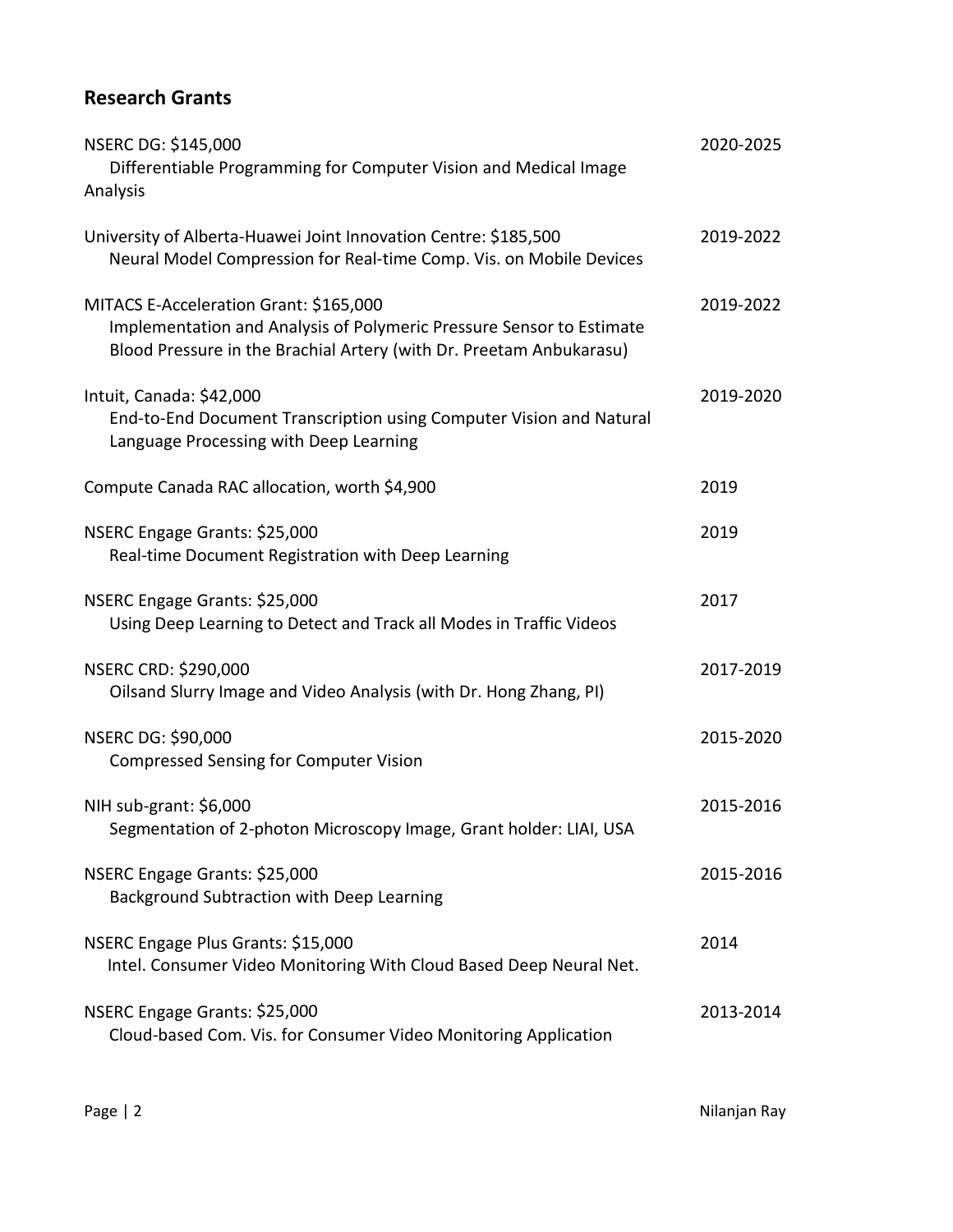| <b>NSERC CRD: \$200,000</b><br>Counting Passengers and Vehicles with Computer Vision Techniques                                                                                                                                  | 2012-2015 |
|----------------------------------------------------------------------------------------------------------------------------------------------------------------------------------------------------------------------------------|-----------|
| Industrial donation for Edmonton LRT passenger counting: \$6,000                                                                                                                                                                 | 2012      |
| Industrial donation for Edmonton LRT passenger counting: \$10,000                                                                                                                                                                | 2011      |
| AICML Grant: \$4000<br>Image Proc. for the breast cancer research (with Dr. Russ Greiner, PI)                                                                                                                                    | 2011      |
| NSERC DG: \$125,000<br>Feature Correspondence for Image Analysis                                                                                                                                                                 | 2011-2015 |
| <b>NSERC DG: \$60,000</b><br>Hybrid computational strategies for im. Segment. and obj. tracking                                                                                                                                  | 2006-2010 |
| Startup Grant: \$60,000<br>Computing Science, University of Alberta                                                                                                                                                              | 2006-2009 |
| <b>Supervision of Students and Scholars</b>                                                                                                                                                                                      |           |
| <b>Postdoctoral Fellows</b>                                                                                                                                                                                                      |           |
| Dr. Preetam Anbukarasu<br>MITACS E-Accelerate grant<br>Working on development of continuous blood pressure monitoring<br>system                                                                                                  | 2019-2022 |
| Dr. Li He<br>Worked on efficient spectral clustering methods<br>Assistant Professor at School of Electromechanical Engineering,<br>Guangdong University of Technology, Guangzhou, China<br>Joint supervision with Dr. Hong Zhang | 2016-2017 |
| Dr. Mohamed Ben Salah<br>Worked on object-tracking methods<br>Employed at Intel, USA<br>Joint supervision with Dr. Hong Zhang                                                                                                    | 2012-2013 |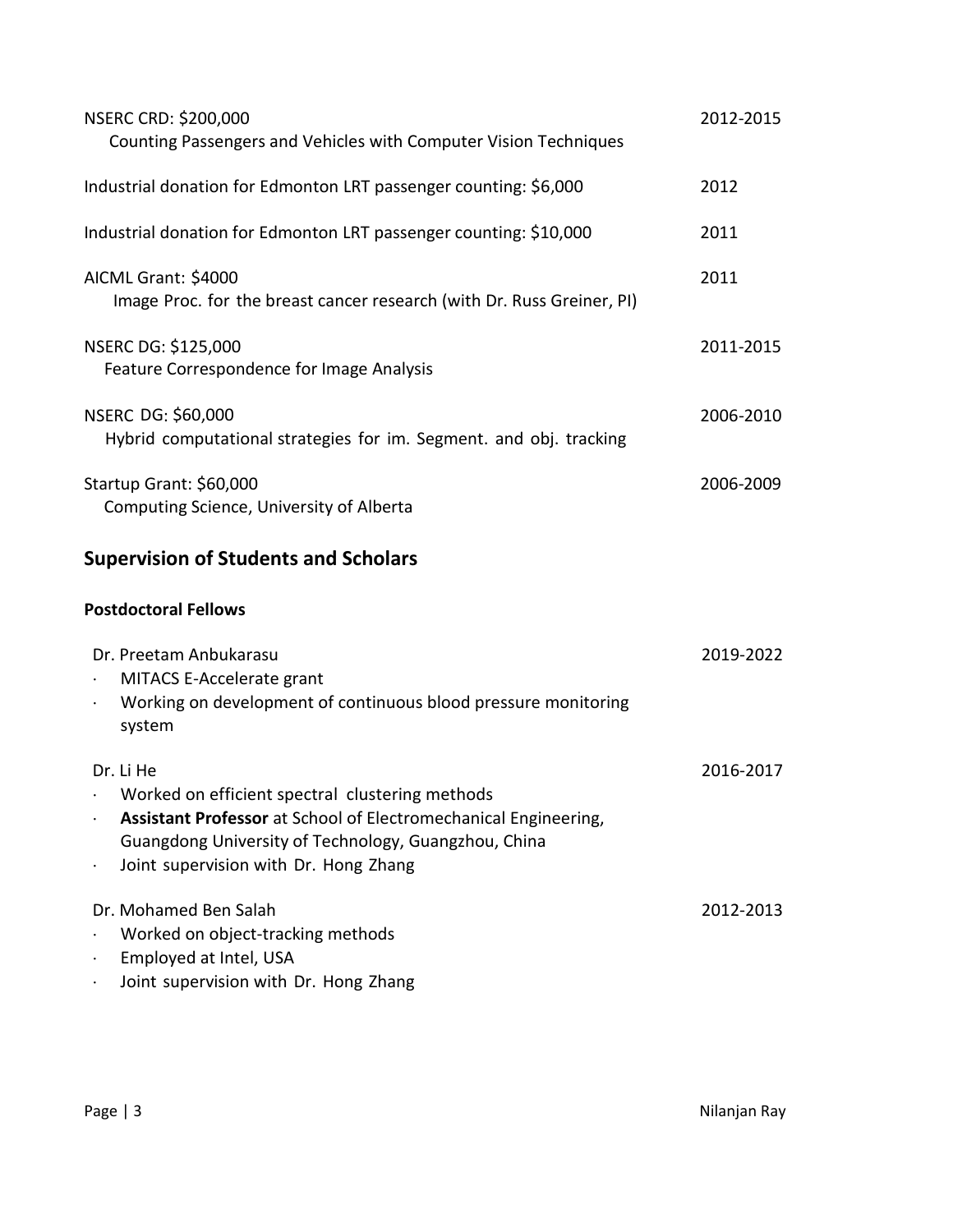### **PhD Students:** Independent Supervision

| Baidya Nath Saha<br>Thesis: The evolution of snake toward automation for multiple blob-<br>object segmentation<br>MITACS Accelerate 2009 & 2010, \$45,000<br>$\cdot$<br>Assistant Professor at Centro de Investigacion en Matematics, Monterrey,<br>$\bullet$<br>Mexico              | 2006-2011 |  |
|--------------------------------------------------------------------------------------------------------------------------------------------------------------------------------------------------------------------------------------------------------------------------------------|-----------|--|
| Sharmin Nilufar<br>Thesis: Scale-space feature selection with multiple kernel learning and<br>it application to oil sand image analysis<br>iCORE PhD scholarship (\$36,000 per annum) in ICT 2008-2010<br>Employed at CRA Canada                                                     | 2008-2011 |  |
| Satarupa Mukherjee<br>Thesis: A novel framework for unique people count from videos<br>MITACS Accelerate internship 2010, \$15,000<br>$\ddot{\phantom{0}}$<br>Employed at SpeedInfo, USA                                                                                             | 2010-2014 |  |
| Yao Xue<br>Thesis: Cell Counting and Detection in Microscopy Images using Deep<br><b>Neural Network</b><br>Awarded PhD scholarship from China Scholarship Council<br>Postdoctoral fellow at Shenzhen Institutes of Advanced Technology (SIAT),<br><b>Chinese Academy of Sciences</b> | 2014-2018 |  |
| Fateme Bahri<br>Thesis: Moving object detection using neural networks<br>Awarded \$26,000 as Computing Science graduate entrance scholarship                                                                                                                                         | 2014-     |  |
| Amir Akbarneiad<br>Starting in the fall term of 2019                                                                                                                                                                                                                                 | 2019-     |  |
| PhD Students: Joint Supervision                                                                                                                                                                                                                                                      |           |  |
| Homa Foroughi<br>Thesis: Learning Sparse Representations for Comp. Vision Applications<br>AITF scholarship recipient in 2014-2015<br>Employed at Intuit Canada, Edmonton<br>Joint supervision with Dr. Hong Zhang                                                                    | 2012-2017 |  |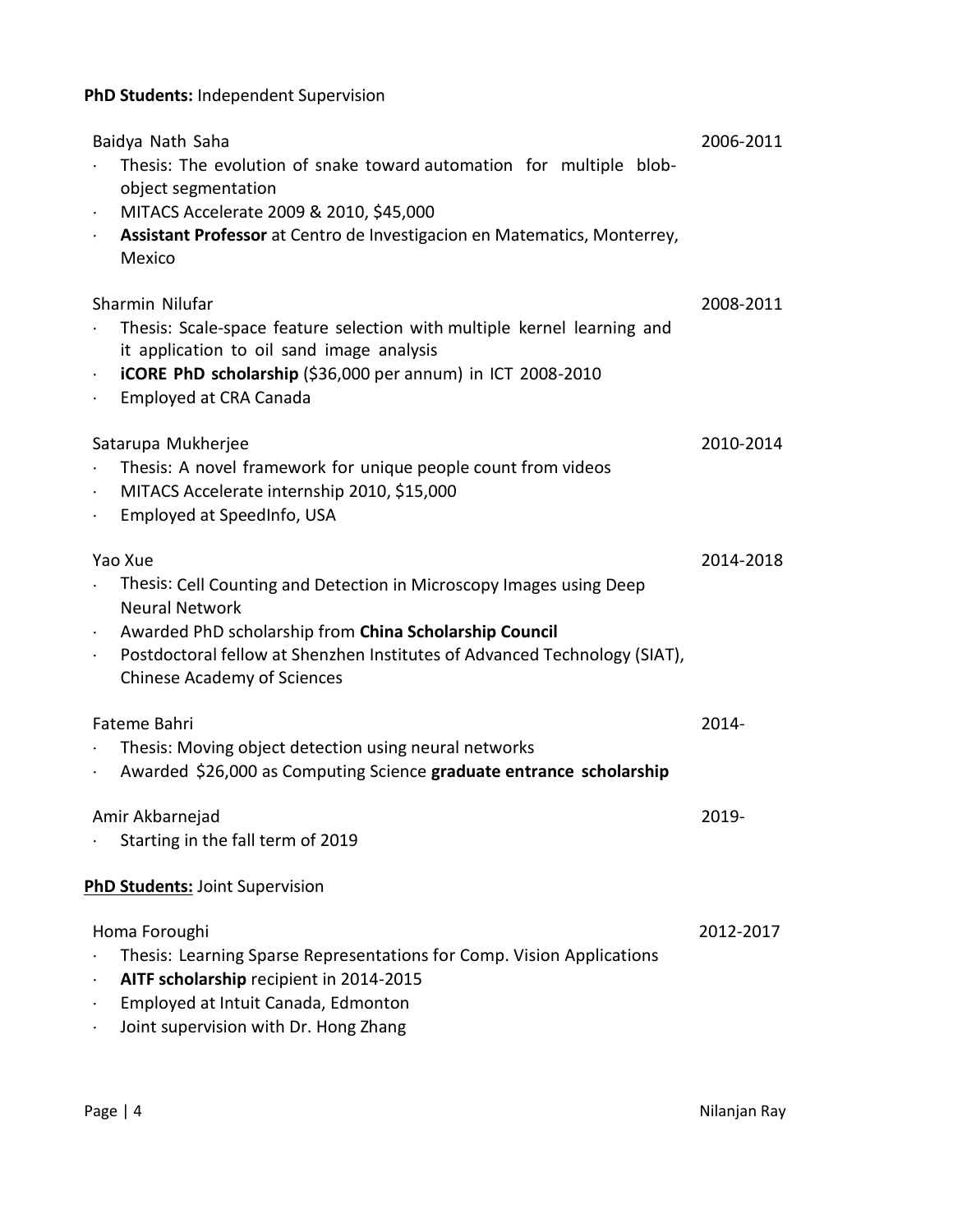| Abhineet Singh                                                                             | 2016-     |
|--------------------------------------------------------------------------------------------|-----------|
| Tentative thesis: End-to-end object detection and tracking                                 |           |
| Internship at ACAMP, Edmonton<br>$\bullet$                                                 |           |
| Joint supervision with Dr. Hong Zhang                                                      |           |
| Ameneh Sheikhjafari                                                                        | $2017 -$  |
| Tentative thesis: Deformable image registration using neural networks                      |           |
| Teaching and research assistantship<br>Joint supervision with Dr. Kumaradevan Punithakumar | $2017 -$  |
| Sara Elkerdawy                                                                             |           |
| Tentative thesis: Deep model compression for mobile devices                                |           |
| Teaching and research assistantship                                                        |           |
| Joint supervision with Dr. Hong Zhang                                                      |           |
| <b>MSc Students:</b> independent supervision                                               |           |
| Nhật Nguyễn Minh                                                                           | 2016-2018 |
| Thesis: Differentiable Programming                                                         |           |
| 2016 MITACS entrance scholarship (\$10000)                                                 |           |
| Employed at Huawei Technologies, Edmonton                                                  |           |
| Md. Toukir Imam                                                                            | 2016-2017 |
| Course-based MSc.                                                                          |           |
| Developed microscopy image segmentation software funded by NIH grant                       |           |
| <b>Employed at Industry</b>                                                                |           |
| Yuchen Yang                                                                                | 2018-     |
| Tentative thesis: Object detection with deep learning                                      |           |
| Internship at ACAMP                                                                        |           |
| Ayantha Randika Ponnamperuma Arachchige                                                    | 2019-     |
| Tentative thesis: End-to-end document image processing                                     |           |
| Teaching and research assistantship                                                        |           |
|                                                                                            |           |
| Aaron Liu                                                                                  | 2019-     |
| Starting from the fall term of 2019                                                        |           |
| <b>MSc Students:</b> joint supervision                                                     |           |
| Amritpal Saini                                                                             | 2012-2014 |
|                                                                                            |           |
|                                                                                            |           |
|                                                                                            |           |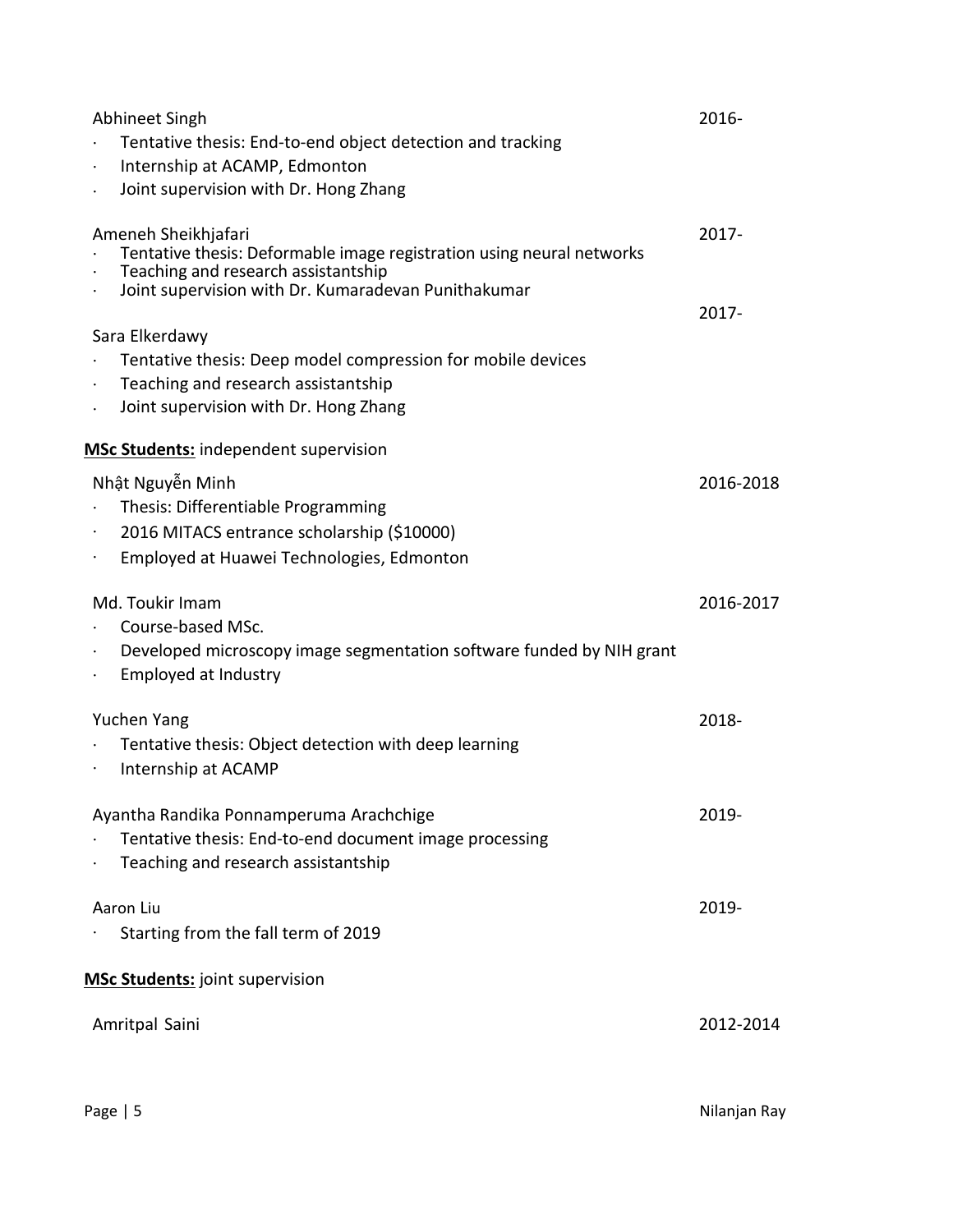| Thesis: Real time spatio-temporal segmentation of RGBD cloud and<br>$\bullet$<br>applications                                                                                                   |           |
|-------------------------------------------------------------------------------------------------------------------------------------------------------------------------------------------------|-----------|
| Runner-up CS Outstanding Thesis Award, QE II Scholarship, 2011-2013<br>$\bullet$<br>Employed with Clearpath Robotics, Canada<br>$\bullet$<br>Joint supervision with Dr. Hong Zhang<br>$\bullet$ |           |
| <b>Andy Hess</b>                                                                                                                                                                                | 2012-2015 |
| Thesis: Deep synthetic viewpoint prediction                                                                                                                                                     |           |
| QE II Scholarship, 2013-2014<br>$\bullet$                                                                                                                                                       |           |
| Employed at Jumio, Montreal<br>$\bullet$                                                                                                                                                        |           |
| Joint supervision with Dr. Hong Zhang<br>$\bullet$                                                                                                                                              | 2013-2015 |
| <b>Muhammad Usman Aziz</b>                                                                                                                                                                      |           |
| Thesis: Real-time free viewpoint video system based on a new panorama<br>stitching framework                                                                                                    |           |
| Employed at Huawei Technologies, Toronto<br>$\bullet$                                                                                                                                           |           |
| Joint supervision with Dr. Pierre Boulanger<br>$\bullet$                                                                                                                                        |           |
| Jiuyu Sun                                                                                                                                                                                       | 2012-2014 |
| Thesis: Ultrasound heart image segmentation using active contours.                                                                                                                              |           |
| Employed at Google, Canada<br>$\bullet$                                                                                                                                                         |           |
| Joint supervision with Dr. Hong Zhang<br>$\bullet$                                                                                                                                              |           |
| Mahdi Shooshtari                                                                                                                                                                                | 2014-2016 |
| Thesis: Computing Velocity of Multiple Objects in Sequences of Images                                                                                                                           |           |
| With an Application In Water-Based Bitumen Extraction Process                                                                                                                                   |           |
| Employed at industry<br>$\bullet$                                                                                                                                                               |           |
| Joint supervision with Dr. Hong Zhang                                                                                                                                                           |           |
| Jakaria Rabhi                                                                                                                                                                                   | 2018-     |
| Tentative thesis: Satellite Image Processing with Deep Learning                                                                                                                                 |           |
| Internship at Alberta Energy Regulator, Edmonton<br>$\bullet$                                                                                                                                   |           |
| joint supervision with Dr. Matthias Schubert<br>$\bullet$                                                                                                                                       |           |
| Alexander Wong                                                                                                                                                                                  | 2019-     |
| Tentative thesis: Budget aware deep model compression                                                                                                                                           |           |
| Teaching and research assistantship                                                                                                                                                             |           |
| joint supervision with Dr. Abram Hindle                                                                                                                                                         |           |
| Abhishek Nan                                                                                                                                                                                    | 2019-     |
| Tentative thesis: Image analysis for diabetic retinopathy                                                                                                                                       |           |
|                                                                                                                                                                                                 |           |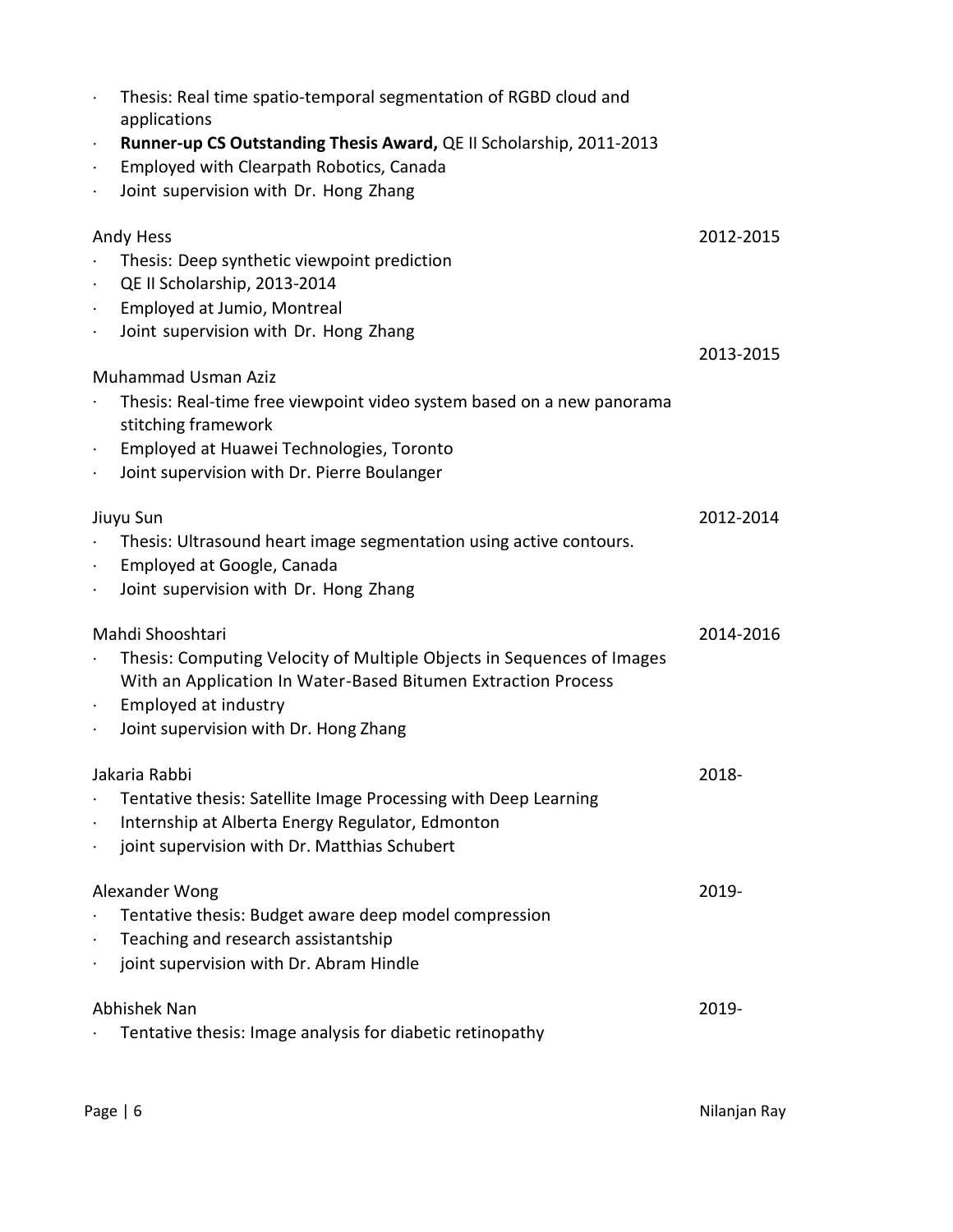- Teaching and research assistantship
- joint supervision with Dr. Matt Tennant

| Soumyadeep Pal                                                      | 2019- |
|---------------------------------------------------------------------|-------|
| Tentative thesis: Image sequence synthesis for diabetic retinopathy |       |
| Teaching and research assistantship                                 |       |

joint supervision with Dr. Matt Tennant

### **Undergraduate Students:**

| Stephanie Gil<br>U of Alberta undergraduate<br>Software development for automated people counting<br>$\bullet$ | 2014      |
|----------------------------------------------------------------------------------------------------------------|-----------|
| Krishna Kanth Nakka<br>MITACS Globallink summer intern<br>MRI image segmentation                               | 2014      |
| Nhật Nguyễn Minh<br><b>MITACS Globallink summer intern</b><br>Deep unsupervised learning<br>$\bullet$          | 2015      |
| Jinxin Xu<br>U of Alberta undergraduate<br>Software development for microscopy image analysis<br>$\bullet$     | 2015      |
| Sayan Ghosal<br><b>MITACS Globallink summer intern</b><br>Deep image registration<br>$\bullet$                 | 2016      |
| Tesnim Hadhri<br><b>MITACS Globallink summer intern</b><br>Deep interactive image segmentation                 | 2017      |
| <b>Martin Humphreys</b><br>U of Alberta undergraduate<br>$\bullet$<br>Software development for slurry analysis | 2017-2018 |
| Kevin Gordon<br>U of Alberta undergraduate                                                                     | 2017-2018 |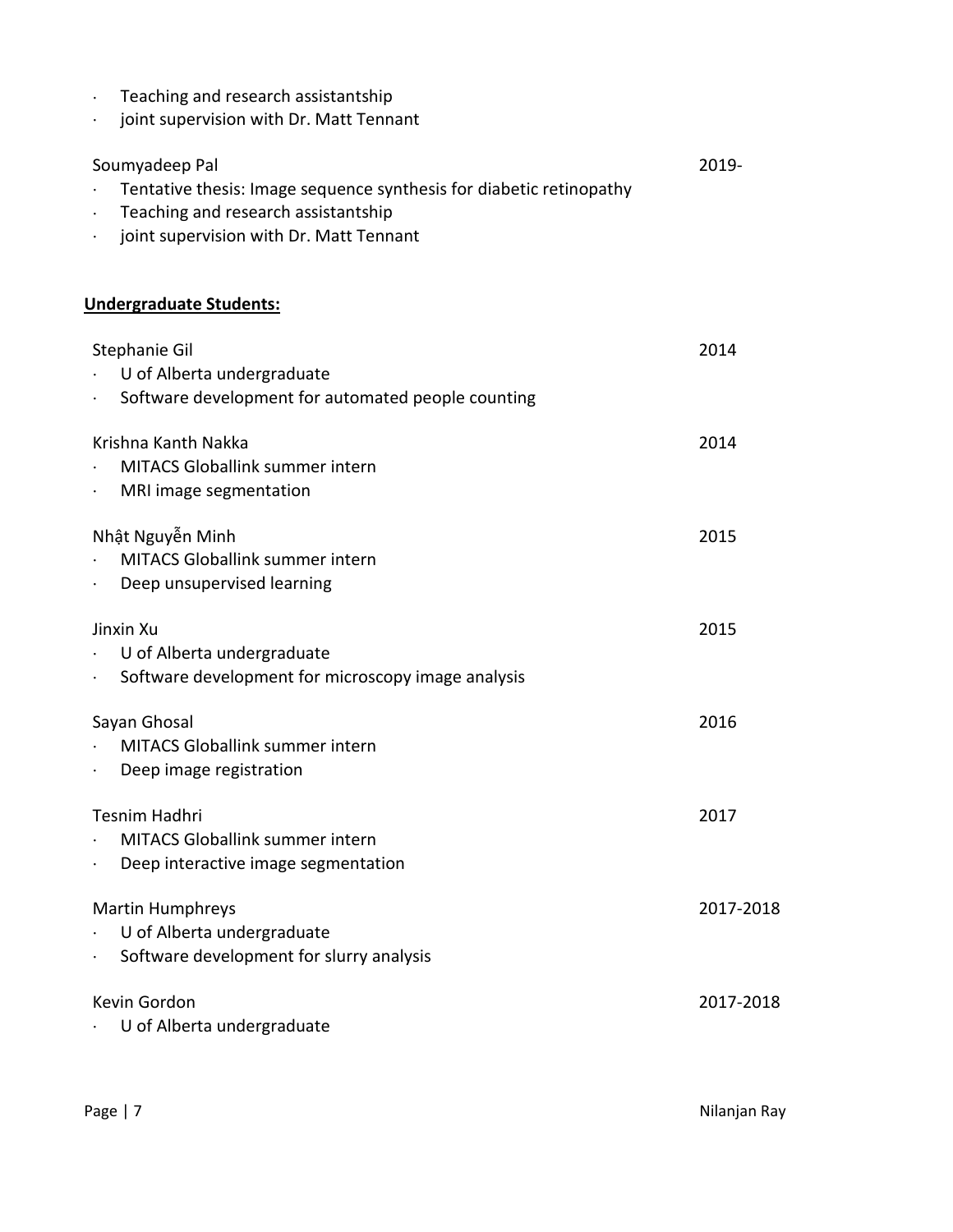| Software development for automated object tracking                                                                                                                                                                                                                                                                                                                                                                                                    |                        |
|-------------------------------------------------------------------------------------------------------------------------------------------------------------------------------------------------------------------------------------------------------------------------------------------------------------------------------------------------------------------------------------------------------------------------------------------------------|------------------------|
| Sandip Saha Joy<br>U of Alberta undergraduate<br>Software development for breast cancer image analysis                                                                                                                                                                                                                                                                                                                                                | 2019                   |
| <b>Professional Services</b>                                                                                                                                                                                                                                                                                                                                                                                                                          |                        |
| <b>Associate Editor:</b><br><b>IEEE Transactions on Image Processing</b><br><b>IET Image Processing</b>                                                                                                                                                                                                                                                                                                                                               | 2013-2017<br>2016-2019 |
| General Co-Chair: AI/GI/CRV Conference, Edmonton, AB                                                                                                                                                                                                                                                                                                                                                                                                  | 2017                   |
| Organizing Committee Member: IROS 2017, ICRA 2019                                                                                                                                                                                                                                                                                                                                                                                                     | 2017, 2019             |
| Proposal Reviewer: NSERC DG, NSERC CRD.                                                                                                                                                                                                                                                                                                                                                                                                               | 2008-                  |
| Session Chair / Review Committee: IEEE ICIP 2010 (Technical session chair),<br>IEEE Asilomar Conference on Signals, Systems, and Computers 2009<br>(Technical session chair), IEEE Southwest Symposium on Image Analysis and<br>Interpretation (Review committee), 6th International Conference on<br>Advances in Patt. Rec. (Review committee), 41st National Annual Convention<br>(CSI-2006), Nov. 23-25, 2006, Kolkata Chapter (Committee member). | 2006-                  |
| Journal and Conference Reviewer: Pattern Recognition, IEEE Trans. on Image<br>Processing, IEEE Signal Processing Letters, Pattern Recognition Letters, ICCV,<br>CVPR, IEEE ICIP, IEEE IGVGIP, IEEE ICAPR.                                                                                                                                                                                                                                             | 2006-                  |
| <b>University / Departmental Services</b>                                                                                                                                                                                                                                                                                                                                                                                                             |                        |
| Mentoring at the University Grants Assist Program                                                                                                                                                                                                                                                                                                                                                                                                     | 2018-                  |
| Information Technology Oversight Committee                                                                                                                                                                                                                                                                                                                                                                                                            | 2017-                  |
| Faculty of Science Academic Appeals Committee                                                                                                                                                                                                                                                                                                                                                                                                         | 2017-                  |
| Computing Science Undergraduate Curriculum Committee                                                                                                                                                                                                                                                                                                                                                                                                  | 2016-2018              |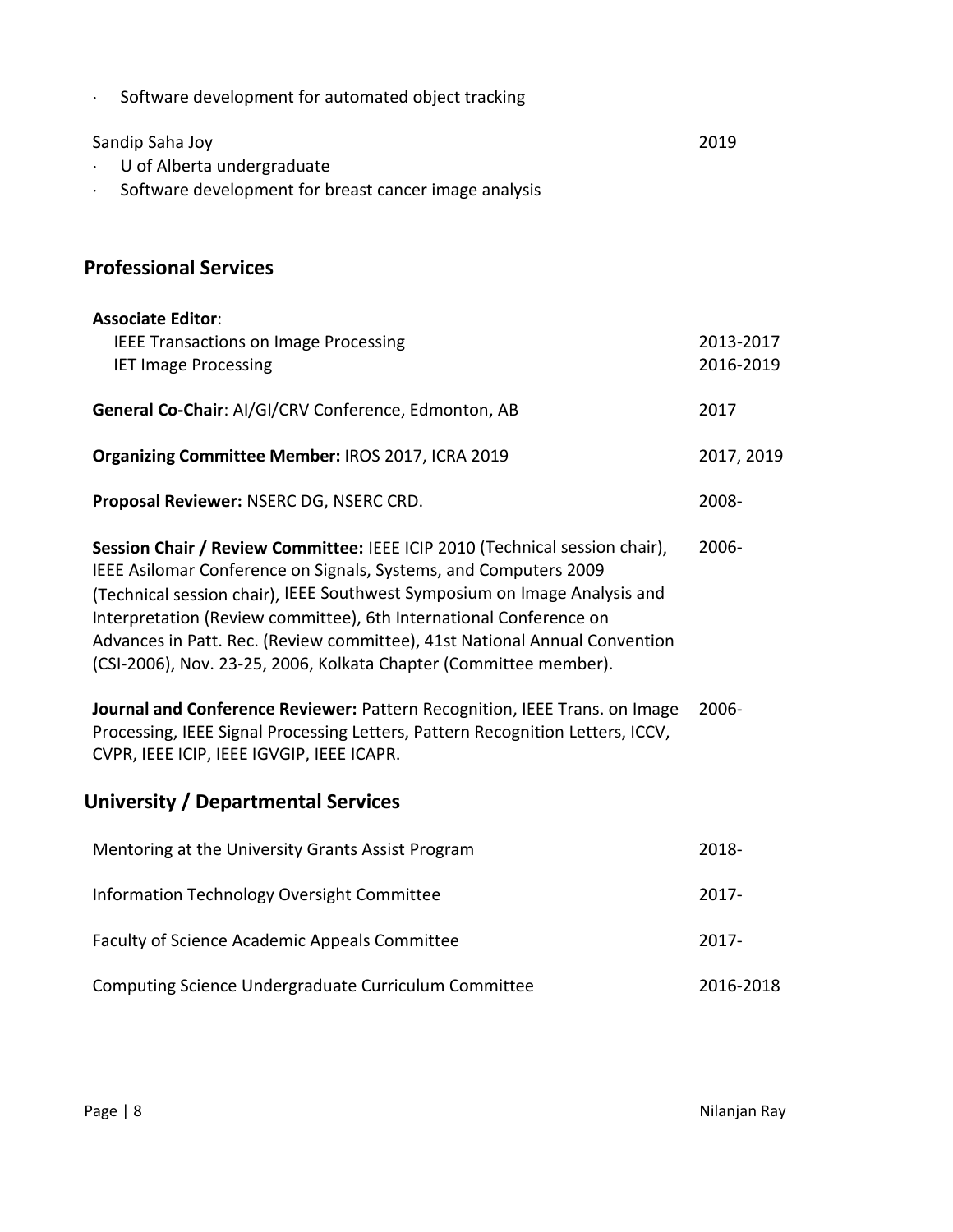| <b>Computing Science Graduate Admissions Committee</b> | 2007-     |
|--------------------------------------------------------|-----------|
| Distinguished Lecture Series Coordinator               | 2014      |
| College of Reviewers Committee, University of Alberta  | 2010-2011 |

## **Courses Taught**

## **Undergraduate**

| <b>CMPUT 328: Visual Recognition</b><br>New course conceptualized, designed and offered at Computing Science,<br>University of Alberta.                                            | 2014-      |
|------------------------------------------------------------------------------------------------------------------------------------------------------------------------------------|------------|
| CMPUT 398: Introduction to GPU Programming<br>Along with Dr. Pierre Boulanger conceptualized, designed and offered<br>this new course at Computing Science, University of Alberta. | 2017-      |
| CMPUT 206: Introduction to Digital Image Processing                                                                                                                                | 2010-      |
| <b>CMPUT 300: Computers and Society</b>                                                                                                                                            | 2010       |
| <b>CMPUT 306: Image Processing: Algorithms and Applications</b>                                                                                                                    | 2011       |
| <b>CMPUT 307: 3D Graphics and Animation with 3dsMax</b>                                                                                                                            | 2011       |
| <b>CMPUT 340: Introduction to Numerical Methods</b>                                                                                                                                | 2008, 2011 |
| CMPUT 466/551: Introduction to Machine Learning                                                                                                                                    | 2007, 2009 |
| Graduate                                                                                                                                                                           |            |
| <b>CMPUT 617: Visual Recognition with Convolutional Neural Networks</b>                                                                                                            | 2016, 2018 |
| MM 803: Image and Video Processing                                                                                                                                                 | 2015, 2016 |
| <b>CMPUT 617: Graph Algorithms for Image Analysis</b>                                                                                                                              | 2012       |
| <b>CMPUT 615: Optimizations in Image Analysis</b>                                                                                                                                  | 2010       |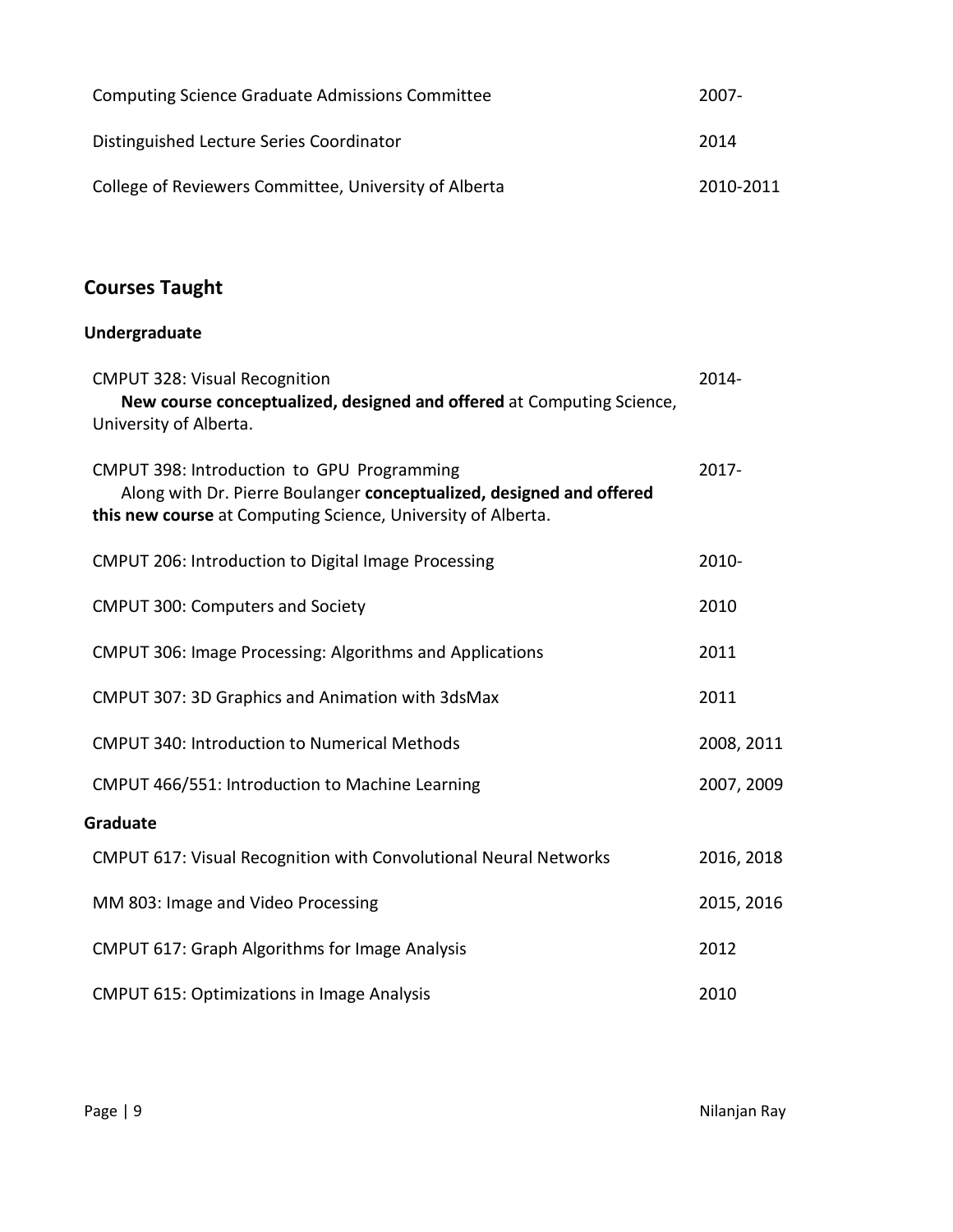| <b>CMPUT 615: Applications of Machine Learning in Image Analysis</b>                                                                                              | 2008 |
|-------------------------------------------------------------------------------------------------------------------------------------------------------------------|------|
| <b>CMPUT 617: Advanced Image Analysis</b>                                                                                                                         | 2007 |
| <b>CMPUT 605: Individual Studies on Visual Recognition</b>                                                                                                        | 2017 |
| <b>CMPUT 605: Individual Studies on Semantic Segmentation</b>                                                                                                     | 2016 |
| CMPUT 605: Individual Studies on Image Thresholding                                                                                                               | 2015 |
| <b>CMPUT 605: Individual Studies on Semantic Segmentation</b>                                                                                                     | 2014 |
| CMPUT 605: Individual Studies on Medical Image Segmentation                                                                                                       | 2013 |
| CMPUT 605: Individual Studies on Object Detection                                                                                                                 | 2011 |
| <b>Invited Talks and Tutorial</b>                                                                                                                                 |      |
| Alberta Centre for Advanced MNT Products (ACAMP) Symposium, Edmonton<br>Computer Vision and Deep Learning (30 min)                                                | 2018 |
| Indian Statistical Institute, Kolkata, India<br>Tutorial title: Image Caption Generation using Deep Learning (3hr 30min)                                          | 2017 |
| Electrical and Computer Engineering, University of Alberta<br>Title: Registering In Vivo Microscopy Image Sequence (1hr)                                          | 2014 |
| University of Virginia, Charlottesville, VA, USA<br>Title: Counting people from monocular videos (1hr)<br>Title: Snake computation with dynamic programming (1hr) | 2013 |
| Aston University, Birmingham, UK<br>Title: Correspondence analysis with image pairs (1hr)<br>Title: Quick brain tumor detection (1hr)                             | 2011 |
| Jadavpur University, Kolkata, India<br>Title: Optical flow computation with global outlier identification (1hr)                                                   | 2011 |
| Washington State University, USA<br>Title: Image Segmentation with Snakes: Progression From User Interaction<br>To Complete Automation (1hr)                      | 2011 |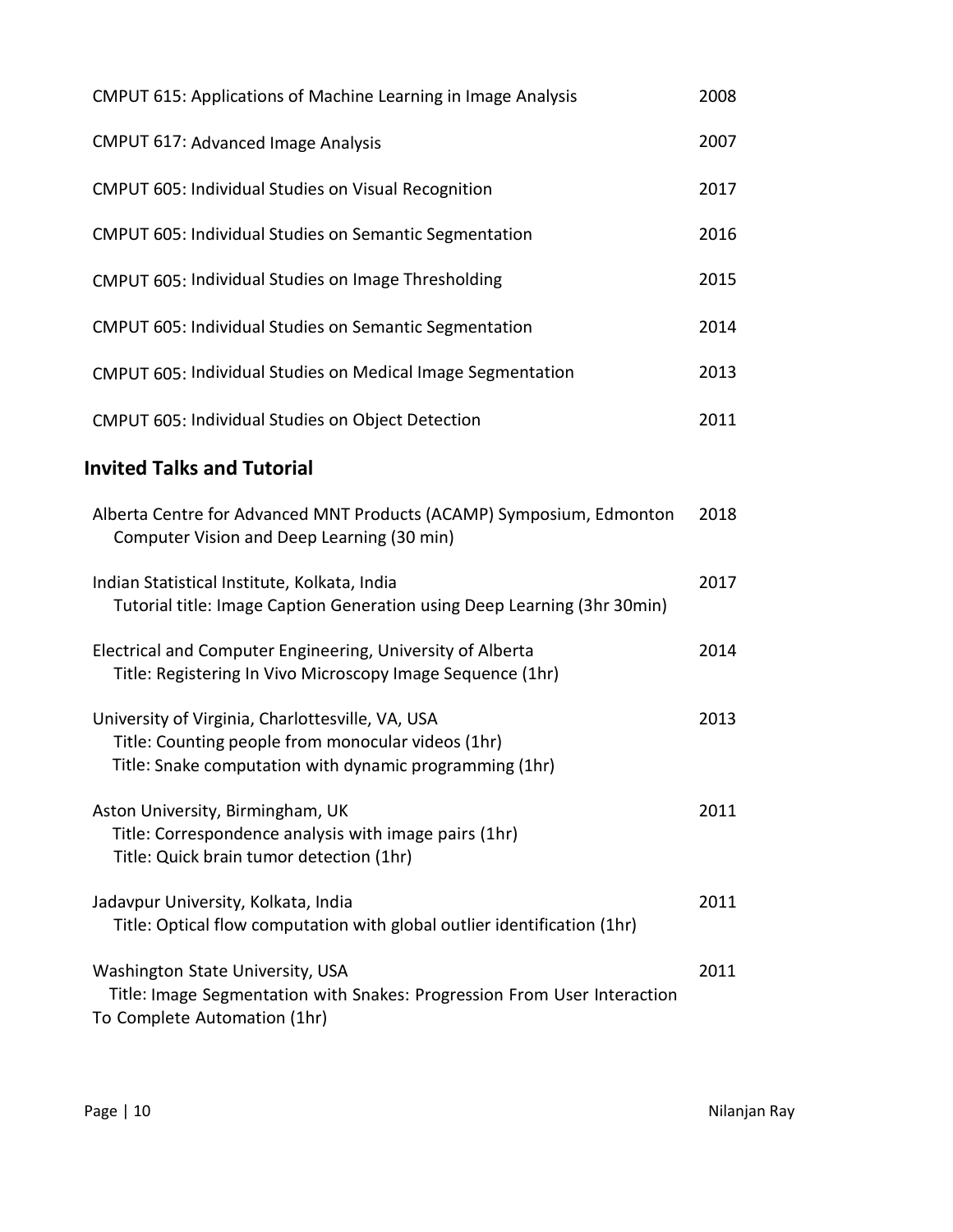| American Welding Society, Atlanta, Georgia, USA<br>Abstract Presentation and Software Demonstration, Nov 2010 (0.5 hrs)                  | 2010 |
|------------------------------------------------------------------------------------------------------------------------------------------|------|
| Bose Institute, Kolkata, India<br>Title: Using Bhattacharya coefficient for object detection, segmentation,<br>and visual tracking (1hr) | 2008 |
| Indian Statistical Institute<br>Title: Tracking rolling leukocytes from intravital microscopic video (1hr)                               | 2004 |
| <b>Publications</b><br>Google Scholar link: http://scholar.google.ca/citations?hl=en&user=E3wuLqAAAAAJ                                   |      |

**Books**

[1] S.T. Acton and N. Ray, "*Biomedical image analysis: Tracking*," Morgan & Claypool Pub., 2006.

[2] S.T. Acton and N. Ray, "*Biomedical image analysis: Segmentation*," Morgan & Claypool Publishers, 2009.

#### **PhD Dissertation**

Advisee students and scholars are underlined.

[3] N. Ray, "*Tracking rolling leukocytes in vivo using active contours with motion gradient vector flow*," Electrical and Computer Engineering, University of Virginia, May 2003.

#### **Journal Articles**

- [4] J Rabbi, N Ray, M Schubert, S Chowdhury, D Chao, "Small-Object Detection in Remote Sensing Images with End-to-End Edge-Enhanced GAN and Object Detector Network," Remote Sensing 12 (9), 1432. May 2020.
- [5] A. Singh, H. Kalke, M. Loewen and N. Ray, "River Ice Segmentation With Deep Learning," in IEEE Transactions on Geoscience and Remote Sensing, doi: 10.1109/TGRS.2020.2981082. April 2020.
- [6] Y. Xue, G. Bigras, J. Hugh, N. Ray, "Training convolutional neural networks and compressed sensing end-to-end for microscopy cell detection," in *IEEE Transactions on Medical Imaging*. doi: 10.1109/TMI.2019.2907093. 10 pages.
- [7] L. He, N. Ray, Y. Guan, H. Zhang, "Fast large-scale spectral clustering via explicit feature mapping," in *IEEE Transactions on Cybernetics*, vol. 49, no. 3, pp. 1058-1071, March 2019. doi: 10.1109/TCYB.2018.2794998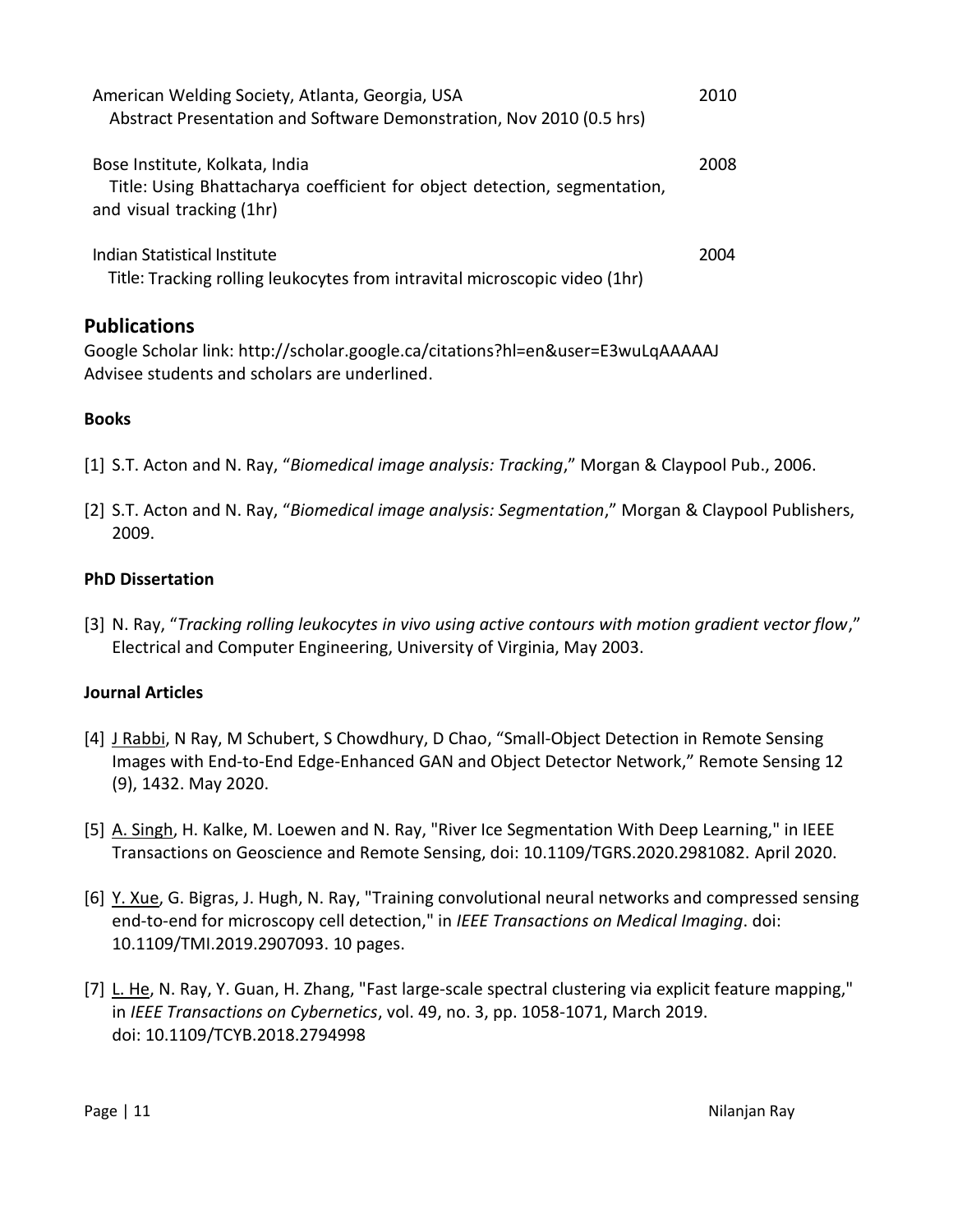- [8] H. Foroughi, N. Ray, H. Zhang, "Object classification with joint projection and low-rank dictionary learning," in *IEEE Transactions on Image Processing*, vol. 27, no. 2, pp. 806-821, Feb. 2018. doi: 10.1109/TIP.2017.2766446
- [9] S. Ghosal, N. Ray, "Deep deformable registration: Enhancing accuracy by fully convolutional neural net," *Pattern Recognition Letters*, vol. 94, pp.81–86, 2017. https://doi.org/10.1016/j.patrec.2017.05.022
- [10] L. He, N. Ray, H. Zhang, "Error bound of Nyström-approximated NCut eigenvectors and its application to training size selection," *Neurocomputing*, vol.239, pp.130-142, 2017. https://doi.org/10.1016/j.neucom.2017.02.011
- [11] N. Alsufyani, A. Hess, M. Noga, N. Ray, Mohammed AQ Al-Saleh, Manuel O Lagravère, Paul W Major, "New algorithm for semiautomatic segmentation of nasal cavity and pharyngeal airway in comparison with manual segmentation using cone-beam computed tomography," *American Journal of Orthodontics and Dentofacial Orthopedics*, vol. 150, no.4, pp. 703-712, 2017. https://doi.org/10.1016/j.ajodo.2016.06.024
- [12] N. Ray, S. McArdle, S.T. Acton, K. Ley, "MISTICA: Minimum spanning tree-based coarse image alignment for microscopy image sequences*," IEEE Journal of Biomedical and Health Informatics*, vol.20, no.6, pp.1575-1584, 2016. 10.1109/JBHI.2015.2480712
- [13] H. Foroughi, N. Ray, H. Zhang, "Robust people counting using sparse representation and random projection," *Pattern Recognition*, vol.48, no.10, pp.3038-3052, 2015. https://doi.org/10.1016/j.patcog.2015.02.009
- [14] S. McArdle, G. Chodaczek, N. Ray, K. Ley, "Intravital live cell triggered imaging system (ILTIS) reveals monocyte patrolling and macrophage migration in atherosclerotic arteries," *Journal of Biomedical Optics*, vol.20, no.2, 2015. doi:10.1117/1.JBO.20.2.026005, 10 pages.
- [15] S. Mukherjee, S. Gil, N. Ray, "Unique people count from monocular videos," *The Visual Computer*, Vol.31, no.10, pp 1405-1417, October 2015. https://doi.org/10.1007/s00371-014-1022-6
- [16] R. Chatterjee, M. Ghosh, A.S. Chowdhury, N. Ray, "Cell tracking in microscopic video using matching and linking of bipartite graphs," *Computer Methods and Programs in Biomedicine*, vol.112, no.3, pp.422-431, 2013. doi: 10.1016/j.cmpb.2013.08.001
- [17] H. Wang, H. Zhang, N. Ray, "Adaptive shape prior in graph cut image segmentation," *Pattern Recognition*, vol.46, no.5, pp.1409-1414, 2013. doi: 10.1016/j.patcog.2012.11.002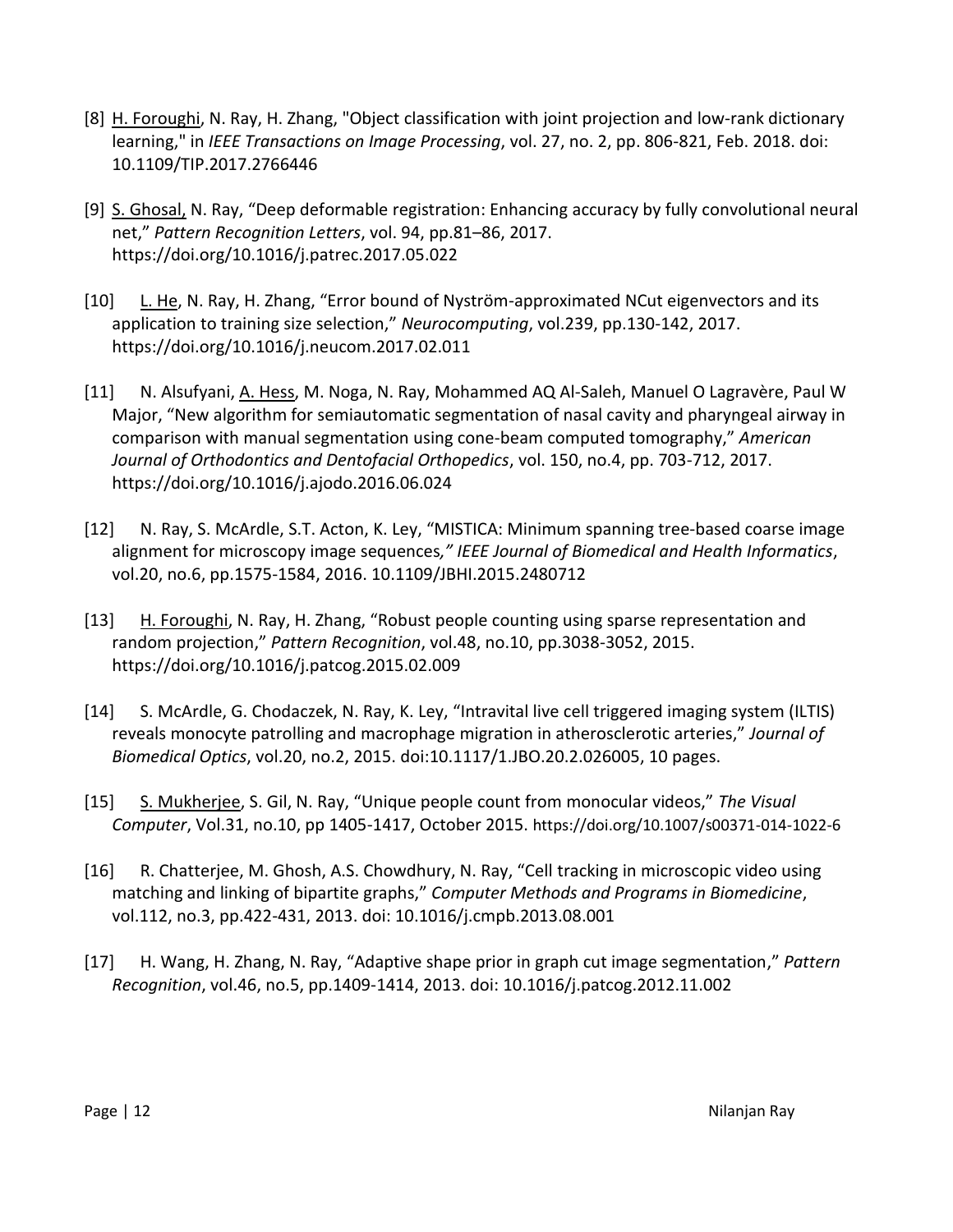- [18] H. Wang, H. Zhang, N. Ray, "Clump Splitting Via Bottleneck Detection and Shape Classification," *Pattern Recognition*, vol.45, no.7, pp.2780-2787, 2012. https://doi.org/10.1016/j.patcog.2011.12.020
- [19] Z. Wang, M.B. Salah, H. Zhang, N. Ray, "Shape based appearance model for kernel tracking" *Image and Vision Computing*, vol.30, no.4, pp.332-344, 2012. https://doi.org/10.1016/j.imavis.2012.03.003
- [20] S. Nilufar, N. Ray, H. Zhang, "Object detection with DoG scale-space: A multiple kernel learning approach," *IEEE Transactions on Image Processing*, vol.21, no.8, pp.3744-3756, 2012. doi: 10.1109/TIP.2012.2192130
- [21] D.P. Mukherjee, N. Ray, "Contour interpolation using level set analysis," *International Journal of Image and Graphics*, vol.12, no.1, 2012. https://doi.org/10.1142/S0219467812500040
- [22] J. Shi, N. Ray, H. Zhang, "Shape based local thresholding for binarization of document images," *Pattern Recognition Letters*, vol.33, pp.24-32, 2012. https://doi.org/10.1016/j.patrec.2011.09.014
- [23] B. Saha, N. Ray, R. Greiner, A. Murtha, H. Zhang, "Quick detection of brain tumors and edemas: A bounding box method using symmetry," *Computerized Medical Imaging and Graphics*, vol.36, no.2, pp.95-107, 2012.
- [24] N. Ray, "Computation of fluid and particle motion from time sequenced image pair: a global outlier identification approach," *IEEE Transactions on Image Processing*, vol.20, no.10, pp.2925- 2936, 2011. doi: 10.1109/TIP.2011.2142005
- [25] D.P. Mukherjee, I. Cheng, N. Ray, V. Mushahwar, A. Basu, "Automatic segmentation of spinal cord MRI using symmetric boundary tracing," *IEEE Trans. on Information Tech. in Biomedicine*, vol.14, pp.1275-1278, 2010. doi: 10.1109/TITB.2010.2052060
- [26] B. Saha, N. Ray, H. Zhang, "Snake validation: A PCA-based outlier detection method," *IEEE Signal Processing Letters*, vol.16, pp.549-552, 2009. doi: 10.1109/LSP.2009.2017477
- [27] B. Saha, N. Ray, "Image thresholding by variational minimax optimization," *Pattern Recognition*, vol.42, no.5, pp.843-856, May 2009. https://doi.org/10.1016/j.patcog.2008.09.033
- [28] J. Cui, N. Ray, S.T. Acton, Z. Lin, "An affine transformation invariance approach to cell tracking," *Computerized Medical Imaging and Graphics*, vol.32 , no.7, pp.554-565, June 2008. doi: 10.1016/j.compmedimag.2008.06.004
- [29] N. Ray, R. Greiner, A. Murtha, "Using symmetry to detect abnormalities in brain MRI," *Computer Society of India Communications*, vol.31, issue.10, pp.7-10, January 2008.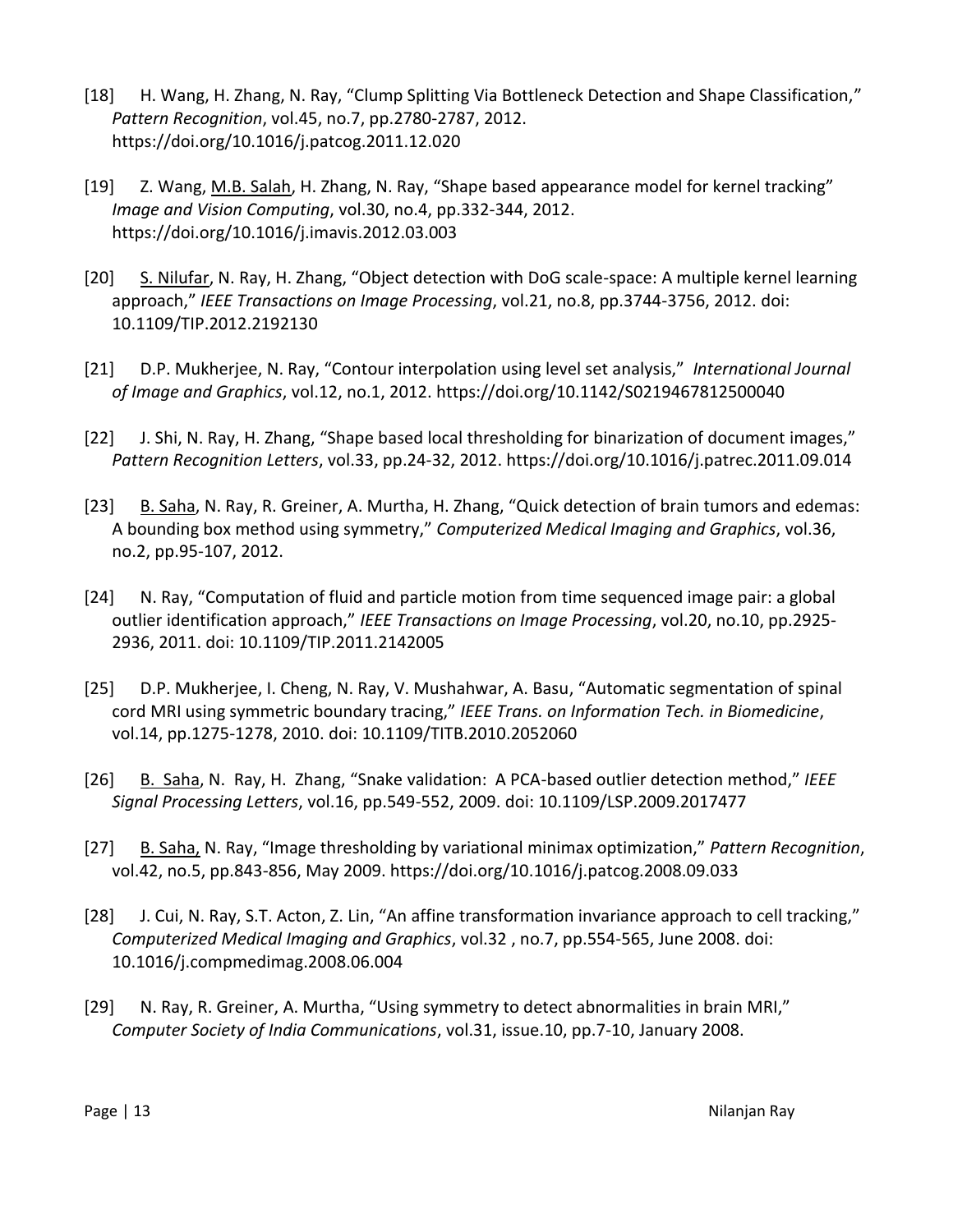- [30] N. Ray, S.T. Acton, "Inclusion filters: a class of self-dual connected operators*," IEEE Transactions on Image Processing*, vol. 14, no.11, pp. 1736-1746, Nov. 2005. doi: 10.1109/TIP.2005.857251
- [31] N. Ray, S.T. Acton, "Data acceptance for automated leukocyte tracking through segmentation of spatiotemporal images," *IEEE Transactions on Biomedical Engineering*, vol.52, no. 10, pp.1702- 1712, Oct. 2005. doi: 10.1109/TBME.2005.855718
- [32] G. Dong, N. Ray, S.T. Acton, "Intravital leukocyte detection using the gradient inverse coefficient of variation," *IEEE Transactions on Medical Imaging*, Vol.24, no.7, pp. 910-924, July 2005. doi: 10.1109/TMI.2005.846856
- [33] A.K. Chattopadhyay, N. Ray, S.T. Acton, "Universality in the merging dynamics of parametric active contours: a study in MRI based lung segmentation," *New Journal of Physics*, vol. 7, pp. 148- 159, 2005. doi: 10.1088/1367-2630/7/1/148
- [34] N. Ray, S.T. Acton, "Motion gradient vector flow: An external force for tracking rolling leukocytes with shape and size constrained active contour," *IEEE Trans. Medical Imaging*, vol. 23, no. 12, pp. 1466-1478, 2004. doi: 10.1109/TMI.2004.835603
- [35] D.P. Mukherjee, N. Ray, S.T. Acton, "Level set analysis for cell detection and tracking," *IEEE Trans. Image processing*, vol.13, no.4, pp.562-572, 2004. doi: 10.1109/TIP.2003.819858
- [36] N. Ray, S.T. Acton, T. Altes, E.E. de Lange, J.R. Brookeman, "Merging parametric active contours within homogeneous image regions for MRI-based lung segmentation," *IEEE Trans. Medical Imaging*, vol.22, no. 1, pp.189-199, 2003.
- [37] N. Ray, S.T. Acton, K.F. Ley, "Tracking leukocytes in vivo with shape and size constrained active contours," *IEEE Trans. Medical Imaging*, special issue on Image Analysis in Drug Discovery and Clinical Trials, vol.21, no. 10, pp. 1222-1235, 2002. doi: 10.1109/TMI.2002.808354
- [38] N. Ray, B. Chanda, J. Das, "A fast and flexible multiresolution snake with a definite termination criterion," *Pattern Recognition*, vol. 34, pp.1483-1490, 2001. https://doi.org/10.1016/S0031- 3203(00)00077-7
- [39] N. Ray, D.P. Mukherjee, J. Das, "Identification of tracer cloud: A shape based approach" Current Science, Vol. 76, No.7, 1999, a publication from Indian Academy of Sciences.
- [40] S. Jeyamkondan, N. Ray, G.A. Kranzler, N. Biju, "Computer vision segmentation of the longissimus dorsi for beef quality grading," Transactions of the ASAE, vol. 47, no. 4, pp.1261-1268, 2004. doi: 10.13031/2013.16560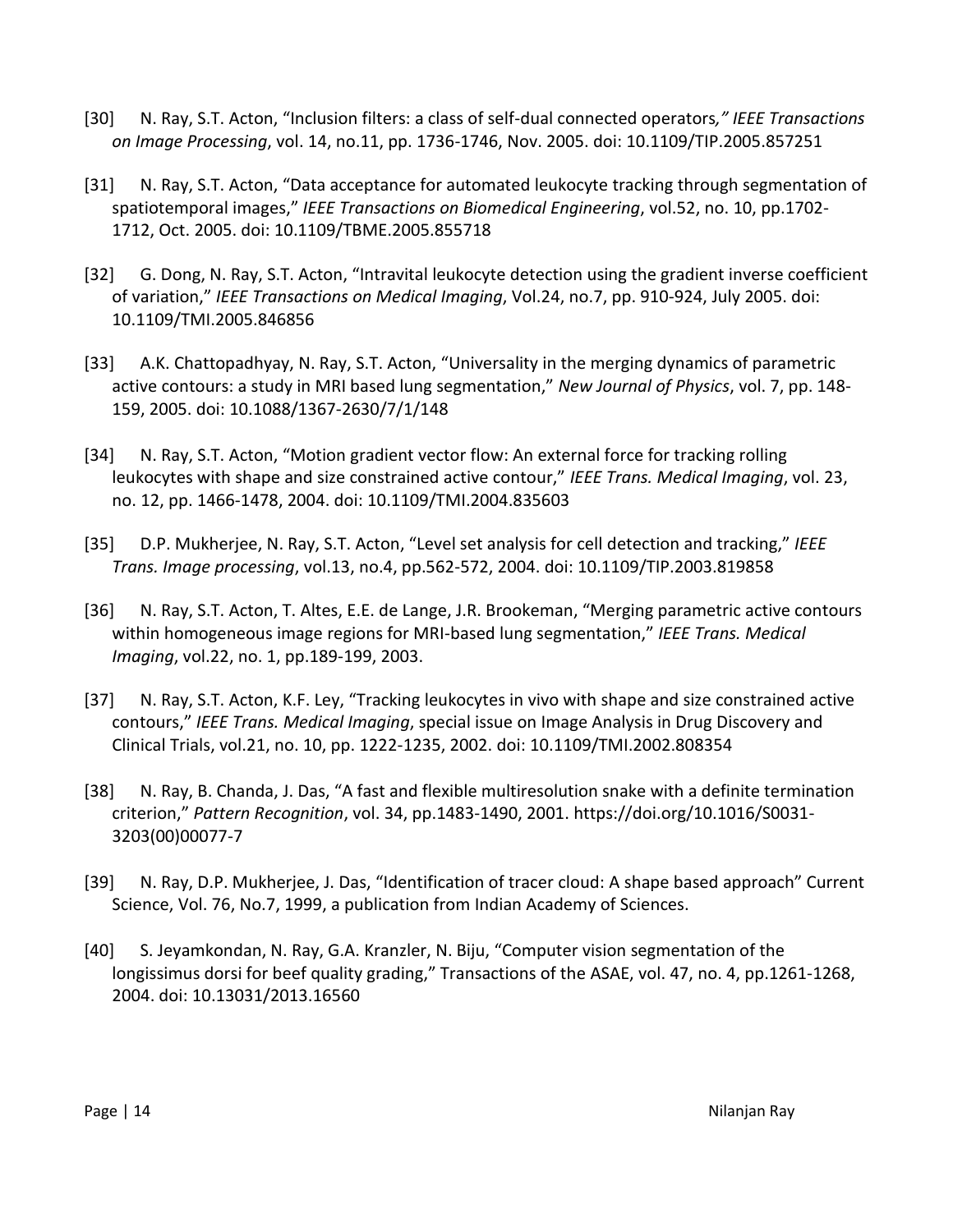#### **Conference Publications**

- [41] L. Gilmour, N. Ray, "Locating Cephalometric X-Ray Landmarks with Foveated Pyramid Attention," MIDL 2020.
- [42] N.M. Nguyen, N. Ray, "End-to-end learning of convolutional neural net and dynamic programming for left ventricle segmentation," MIDL 2020.
- [43] A. Nan, M. Tennant, U. Rubin, N. Ray, "DRMIME: Differentiable Mutual Information and Matrix Exponential for Multi-Resolution Image Registration," MIDL 2020.
- [44] S. Scheideman, N. Ray, H. Zhang, "A Flexible Method for Performance Evaluation of Robot Localization," ICRA 2020.
- [45] S. Elkerdawy, M. Elhoushi, A. Singh, H. Zhang, N. Ray, "One -shot layer-wise accuracy approximation for layer pruning," ICIP 2020.
- [46] S. Ghosh, N. Ray, P. Boulanger, K. Punithakumar and M. Noga, "Automated Left Atrial Segmentation from Magnetic Resonance Image Sequences Using Deep Convolutional Neural Network with Autoencoder," 2020 IEEE 17th International Symposium on Biomedical Imaging (ISBI), Iowa City, IA, USA, 2020, pp. 1756-1760, doi: 10.1109/ISBI45749.2020.9098646.
- [47] A. Singh, M. Pietrasik, G. Natha, N. Ghouaiel, K. Brizel, N. Ray, "Animal Detection in Man-made Environments," The IEEE Winter Conference on Applications of Computer Vision (WACV), 2020, pp. 1438-1449.
- [48] S. Elkerdawy, H. Zhang, N. Ray, "Lightweight monocular depth estimation model by joint endto-end filter pruning," accepted at *26th IEEE International conference on image processing (ICIP)*, 2019. 5 pages. https://arxiv.org/abs/1905.05212
- [49] N.M. Nguyen, N. Ray, "Generative adversarial networks using adaptive convolution," accepted at *16th Conference on Computer and Robot Vision (CRV)*, 2019. 6 pages. https://arxiv.org/abs/1802.02226
- [50] S. Elkerdawy, N. Ray, H. Zhang, "Fine-grained vehicle classification with unsupervised parts cooccurrence learning," *15th European Conference on Computer Vision* (ECCV) Workshops, Munich, Germany, 2018. 6 pages.
- [51] F. Bahri, M. Shakeri, N. Ray, "Online Illumination Invariant Moving Object Detection by Generative Neural Network," *11th Indian Conference on Computer Vision, Graphics and Image Processing (ICVGIP)*, Hyderabad, India, 2018. arXiv: https://arxiv.org/abs/1808.01066, 7 pages.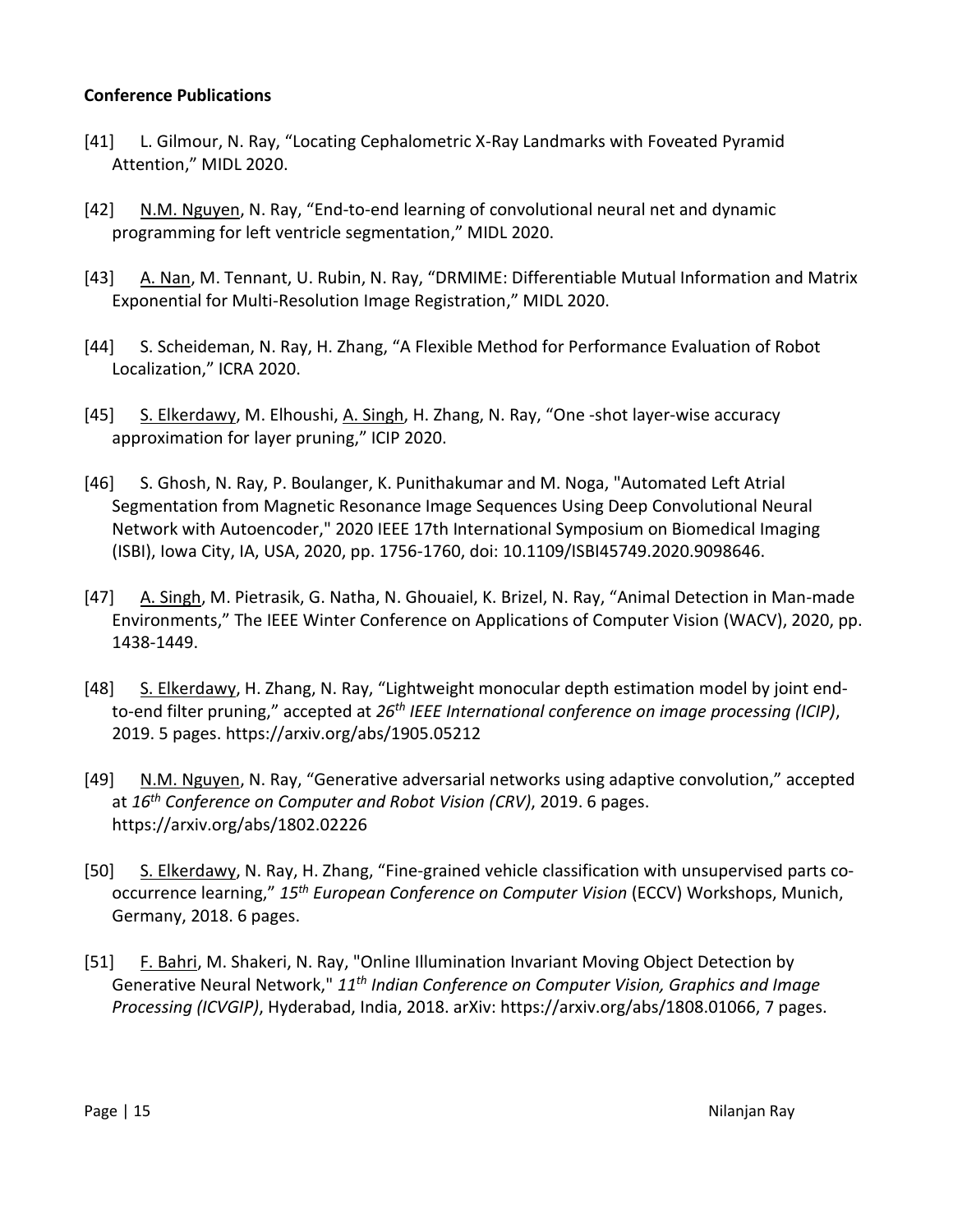- [52] Y. Xue, N. Ray, "Output encoding by compressed sensing for cell detection with deep convnet," Workshop on Artificial Intelligence Applied to Assistive Technologies and Smart Environments at *32nd AAAI Coneference on Artificial Intelligence, New Orleans, USA.* 7 pages. https://aaai.org/ocs/index.php/WS/AAAIW18/paper/view/16188
- [53] A. Sheikhjafari, K. Punithakumar, N. Ray, "Unsupervised deformable image registration with fully connected generative neural network," *International Conference on Medical Imaging and Deep Learning* (MIDL), Amsterdam, Netherlands, 2018. 9 pages. https://openreview.net/forum?id=HkmkmW2jM
- [54] S. Ghosh, A. Banerjee, N. Ray, P. Wood, P. Boulanger, R. Padwal, "Using accelerometric and gyroscopic data to improve blood pressure prediction from pulse transit time using recurrent neural network," *2018 43rd IEEE International Conference on Acoustics, Speech and Signal Processing (ICASSP)*, Calgary, AB, Canada, 2018. 5 pages.
- [55] S. Valipour, M. Siam, M. Jagersand, N. Ray, "Recurrent fully convolutional networks for video segmentation," *2017 IEEE Winter Conference on Applications of Computer Vision (WACV)*, Santa Rosa, CA, 2017, pp. 29-36.
- [56] M. Siam, S. Valipour, M. Jagersand, N. Ray, S. Yogamani, "Convolutional gated recurrent networks for video semantic segmentation in automated driving," *2017 IEEE 20th International Conference on Intelligent Transportation Systems (ITSC)*, Yokohama, 2017, pp. 1-7.
- [57] B. Saha, N. Ray, S. McArdle, K. Ley, "Selecting the optimal sequence for deformable registration of microscopy image sequences using a two-stage minimum spanning tree (MST)-based clustering algorithm," *20th International Conference on Medical Image Computing and Computer Assisted Intervention (MICCAI)*, Quebec City, Quebec, Canada, 2017. MICCAI 2017, Part I, LNCS 10433, pp. 353–361, 2017.
- [58] Y. Xue, N. Ray, J. Hugh, B. Gilbert, "A novel framework to integrate convolutional neural network with compressed sensing for cell detection," *2017 IEEE International Conference on Image Processing (ICIP)*, Beijing, 2017, pp. 2319-2323.
- [59] S. Ghosh, P. Boulanger, S.T. Acton, S.S. Blemker, N. Ray, "Automated 3D muscle segmentation from MRI data using convolutional neural network," *2017 IEEE International Conference on Image Processing (ICIP)*, Beijing, 2017, pp. 4437-4441.
- [60] M. Siam, S. Valipour, M. Jagersand, N. Ray, "Convolutional gated recurrent networks for video segmentation," *2017 IEEE International Conference on Image Processing (ICIP)*, Beijing, 2017, pp. 3090-3094.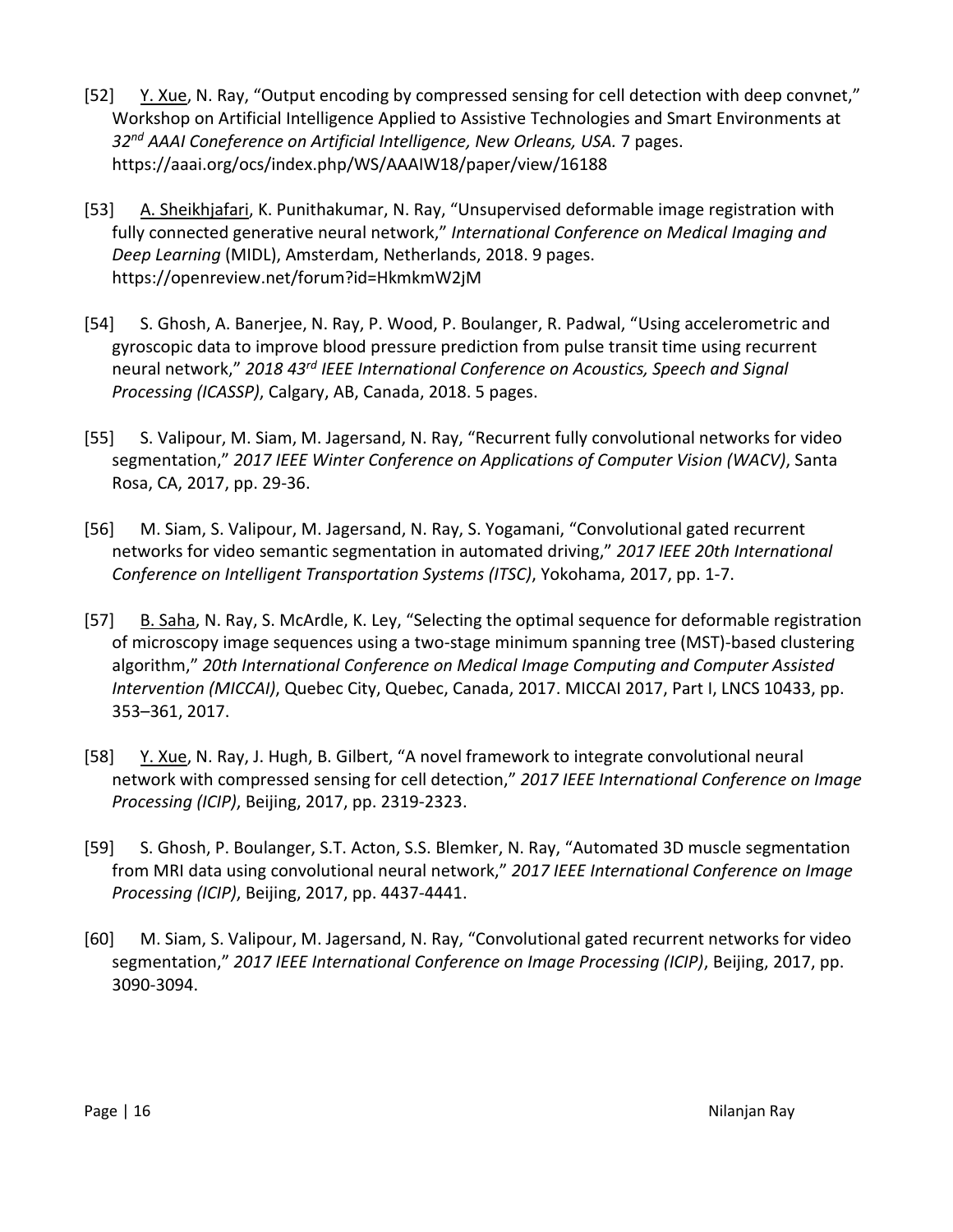- [61] B. Saha, N. Ray, S. McArdle, K. Ley, "A two-stage minimum spanning tree (MST)-based clustering algorithm for 2D deformable registration of time sequenced images," *2017 IEEE International Conference on Image Processing (ICIP)*, Beijing, 2017, pp. 1472-1476.
- [62] H. Foroughi, M. Shakeri, N. Ray, H. Zhang, "Face recognition using multi-modal low-rank dictionary learning," *2017 IEEE International Conference on Image Processing (ICIP)*, Beijing, 2017, pp. 1082-1086.
- [63] S. Ghosh, N. Ray, P. Boulanger, "A Structured deep-learning based approach for the automated segmentation of human leg muscle from 3D MRI," *2017 14th Conference on Computer and Robot Vision (CRV)*, Edmonton, AB, 2017, pp. 117-123.
- [64] S. Ghosh, A. Banerjee, N. Ray, P.W. Wood, P. Boulanger, R. Padwal, "Continuous blood pressure prediction from pulse transit time using ECG and PPG signals," *2016 IEEE Healthcare Innovation Point-Of-Care Technologies Conference (HI-POCT)*, Cancun, 2016, pp. 188-191.
- [65] S. Ghosh, A. Banerjee, N. Ray, P.W. Wood, P. Boulanger, R. Padwal, "Non-invasive and continuous blood pressure prediction from pulse transit time using ECG and PPG signals," Poster presented at: *Canadian Hypertension Congress Hypertension Canada*; October 2016; Montreal, Quebec.
- [66] S. Ghosh, N. Ray, P.W. Wood, P. Boulanger, R. Padwal, "Pulse transit time computation using signal sparsity for continuous blood pressure prediction," Poster presented at: *38th Annual International Conference of the IEEE Engineering in Medicine and Biology Society*; August 2016; Orlando, Florida.
- [67] Y. Xue, N. Ray, J. Hugh, G. Bigras, "Cell counting by regression using convolutional neural network," 14th *European Conference on Computer Vision Workshop*, pp.274-290, 2016.
- [68] A. Hess, N. Ray, H. Zhang, "Synthetic Viewpoint Prediction," *2016 13th Conference on Computer and Robot Vision (CRV)*, Victoria, BC, pp. 391-398, 2016.
- [69] H. Foroughi, M. Sakeri, N. Ray, H. Zhang, "Joint feature selection with low-rank dictionary learning,″ In Xianghua Xie, Mark W. Jones, and Gary K. L. Tam, editors, Proceedings of the *British Machine Vision Conference* (BMVC), pages 97.1-97.13. BMVA Press, September 2015.
- [70] N. Ray, S. Mukherjee, K. Kanth, S.T. Acton, S.S. Blemker, "3D-To-2D mapping for user interactive segmentation of human leg muscles from MRI data," *2014 IEEE Global Conference on Signal and Information Processing (GlobalSIP)*, Atlanta, GA, pp. 50-54, 2014.
- [71] S. McArdle, S.T. Acton, K. Ley, N. Ray, "Registering sequences of in vivo Microscopy Images for Cell Tracking Using Dynamic Programming and Minimum Spanning Trees," *2014 IEEE International Conference on Image Processing (ICIP)*, Paris, pp. 3547-3551, 2014.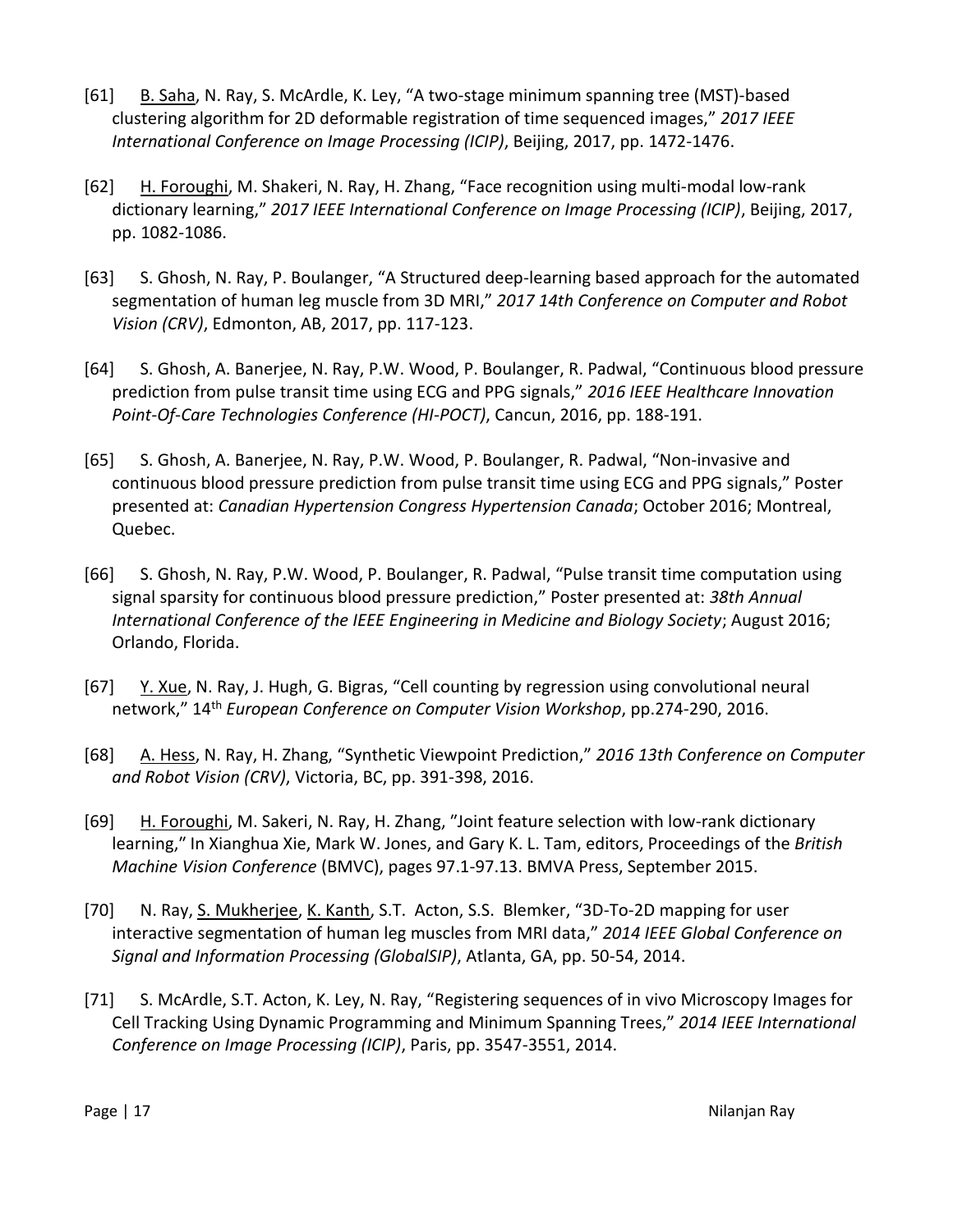- [72] B.N. Saha, A. Saini, N. Ray, R. Greiner, J. Hugh, M. Tambasco, "A robust convergence index filter for breast cancer cell segmentation," *2014 IEEE International Conference on Image Processing (ICIP)*, Paris, pp. 922-926, 2014.
- [73] J. Sun, N. Ray, H. Zhang, "VFCCV snake: A novel active contour model combining edge and regional information," *2014 IEEE International Conference on Image Processing (ICIP)*, Paris, pp. 927-931, 2014.
- [74] H. Foroughi, N. Ray, H. Zhang, "People counting with image retrieval using compressed sensing," *2014 IEEE International Conference on Acoustics, Speech and Signal Processing (ICASSP)*, Florence, 2014, pp. 4354-4358.
- [75] S. Mukherjee, N. Ray, S.T. Acton, ″Counting cells from microscopy videos without tracking individual cells,″ *2014 IEEE 11th International Symposium on Biomedical Imaging (ISBI)*, Beijing, 2014, pp. 465-468.
- [76] S. Mukherjee, N. Ray, D.P. Mukherjee, "Tracking objects with rigid body templates: An iterative constrained linear least squares approach," In: Maji P., Ghosh A., Murty M.N., Ghosh K., Pal S.K. (eds) *Pattern Recognition and Machine Intelligence*. *PReMI 2013*. Lecture Notes in Computer Science, vol 8251, pp 396-403, Springer, Berlin, Heidelberg, 2013.
- [77] B.N. Saha, G. Kunapuli, N. Ray, J.A. Maldjian, S. Natarajan, "AR-boost: Reducing overfitting by a robust data-driven regularization strategy," Joint European Conference on Machine Learning and Knowledge Discovery in Databases. ECML PKDD 2013: Machine Learning and Knowledge Discovery in Databases pp 1-16, 2013.
- [78] N. Ray, S.T. Acton, H. Zhang, "Seeing through clutter: Snake computation with dynamic programming for particle segmentation," *Proceedings of the 21st International Conference on Pattern Recognition (ICPR2012)*, Tsukuba, pp. 801-804, 2012.
- [79] S. Nilufar, N. Ray, H. Zhang, "Wavelet subband-based steam detection by multiple kernel learning,″ *2012 19th IEEE International Conference on Image Processing (ICIP)*, Orlando, FL, pp. 1153-1156, 2012.
- [80] S. Nilufar, N. Ray, M.K.I. Molla, K. Hirose, "Spectrogram based features selection using multiple kernel learning for speech/music discrimination," *2012 IEEE International Conference on Acoustics, Speech and Signal Processing (ICASSP)*, Kyoto, pp. 501-504, 2012.
- [81] S. Mukherjee, B. Saha, I. Jamal, R. Leclerc, N. Ray, "A novel framework for automatic passenger counting," *2011 18th IEEE International Conference on Image Processing*, Brussels, pp. 2969-2972, 2011.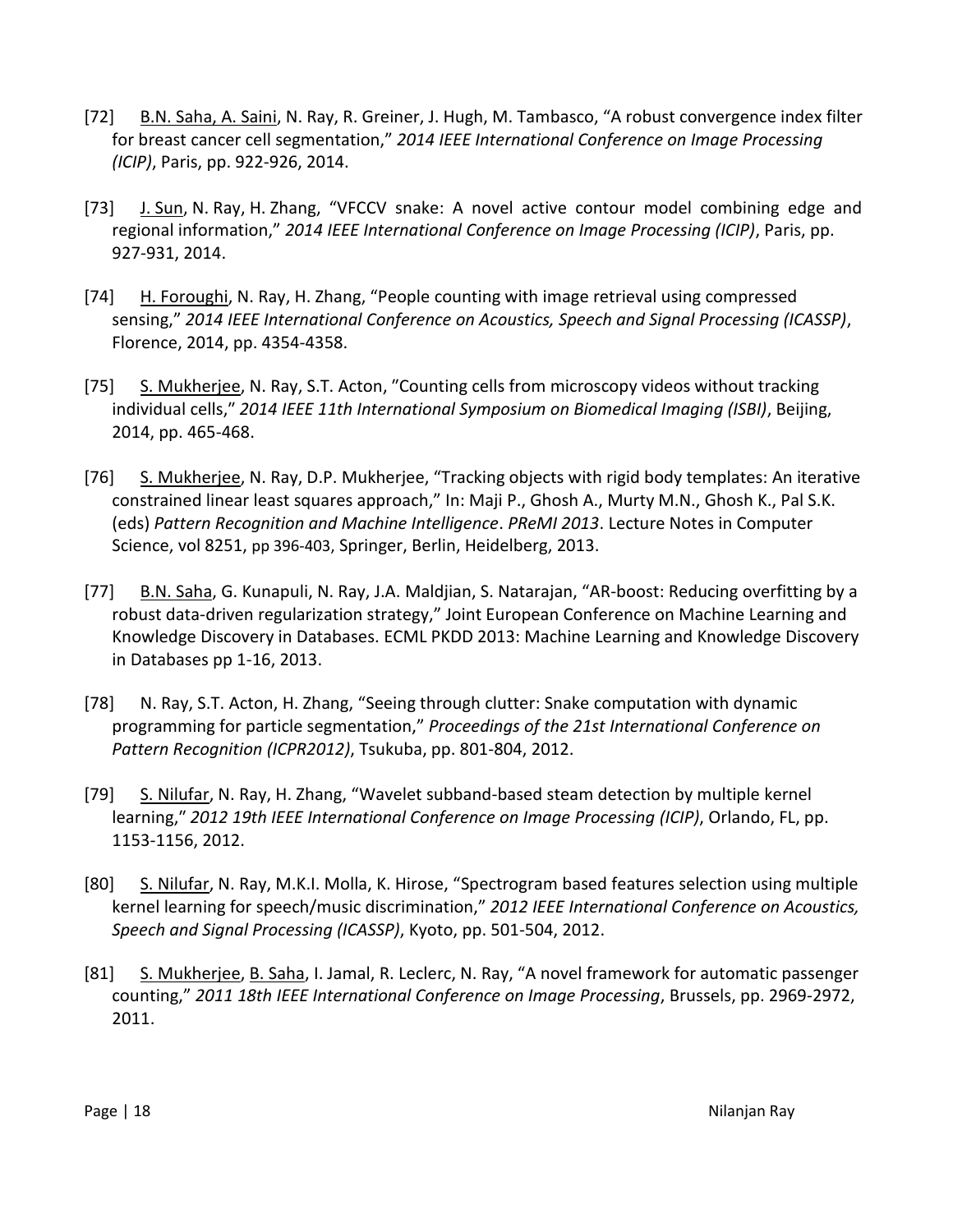- [82] H. Wang, H. Zhang, N. Ray, "Clump splitting via bottleneck detection," *2011 18th IEEE International Conference on Image Processing*, Brussels, pp. 61-64, 2011.
- [83] N. Ray, "Median filter with absolute value norm spatial regularization," *2011 IEEE International Conference on Acoustics, Speech and Signal Processing (ICASSP)*, Prague, pp. 1437-1440, 2011.
- [84] N. Ray, "A concave cost formulation for parametric curve fitting: Application to leukocyte detection from intravital microscopy images," *2010 IEEE International Conference on Image Processing*, Hong Kong, pp. 53-56, 2010.
- [85] A.S. Chowdhury, R. Chatterjee, M. Ghosh, N. Ray, "Cell tracking in video microscopy using bipartite graph matching," *2010 20th International Conference on Pattern Recognition*, Istanbul, pp. 2456-2459, 2010.
- [86] B. Saha, N. Ray, H. Zhang, "Automating snakes for multiple objects detection," *Asian Conference on Computer Vision (ACCV)* 2010, Part III, LNCS 6494, pp.39-51, 2010.
- [87] S. Nilufar, N. Ray, H. Zhang, "Optimum kernel function design from scale space features for object detection," *2009 16th IEEE International Conference on Image Processing (ICIP)*, Cairo, pp. 861-864, 2009.
- [88] Z. Wang, H. Zhang, N. Ray "Tracking of multiple interacting objects using a novel prediction model," *2009 16th IEEE International Conference on Image Processing (ICIP)*, Cairo, pp. 869-872, 2009.
- [89] J. Shi, H. Zhang, N. Ray, "Solidity based local threshold for oil sand image segmentation," *2009 16th IEEE International Conference on Image Processing (ICIP)*, Cairo, pp. 2385-2388, 2009.
- [90] N. Ray, **B. Saha**, S.T. Acton, "Oil sand image segmentation using the inclusion filter", invited paper in special session on connected operators at *2008 15th IEEE International Conference on Image Processing*, San Diego, CA, pp. 2188-2191, 2008.
- [91] N. Ray, B. Saha, H. Zhang, "Change detection and object segmentation: A histogram of featuresbased energy minimization approach," *2008 Sixth Indian Conference on Computer Vision, Graphics & Image Processing*, Bhubaneswar, pp. 628-635, 2008.
- [92] S. Nilufar, N. Ray, "Automatic blood cell classification by joint histogram based feature and Bhattacharya kernel," *2008 42nd Asilomar Conference on Signals, Systems and Computers*, Pacific Grove, CA, pp. 1915-1918, 2008.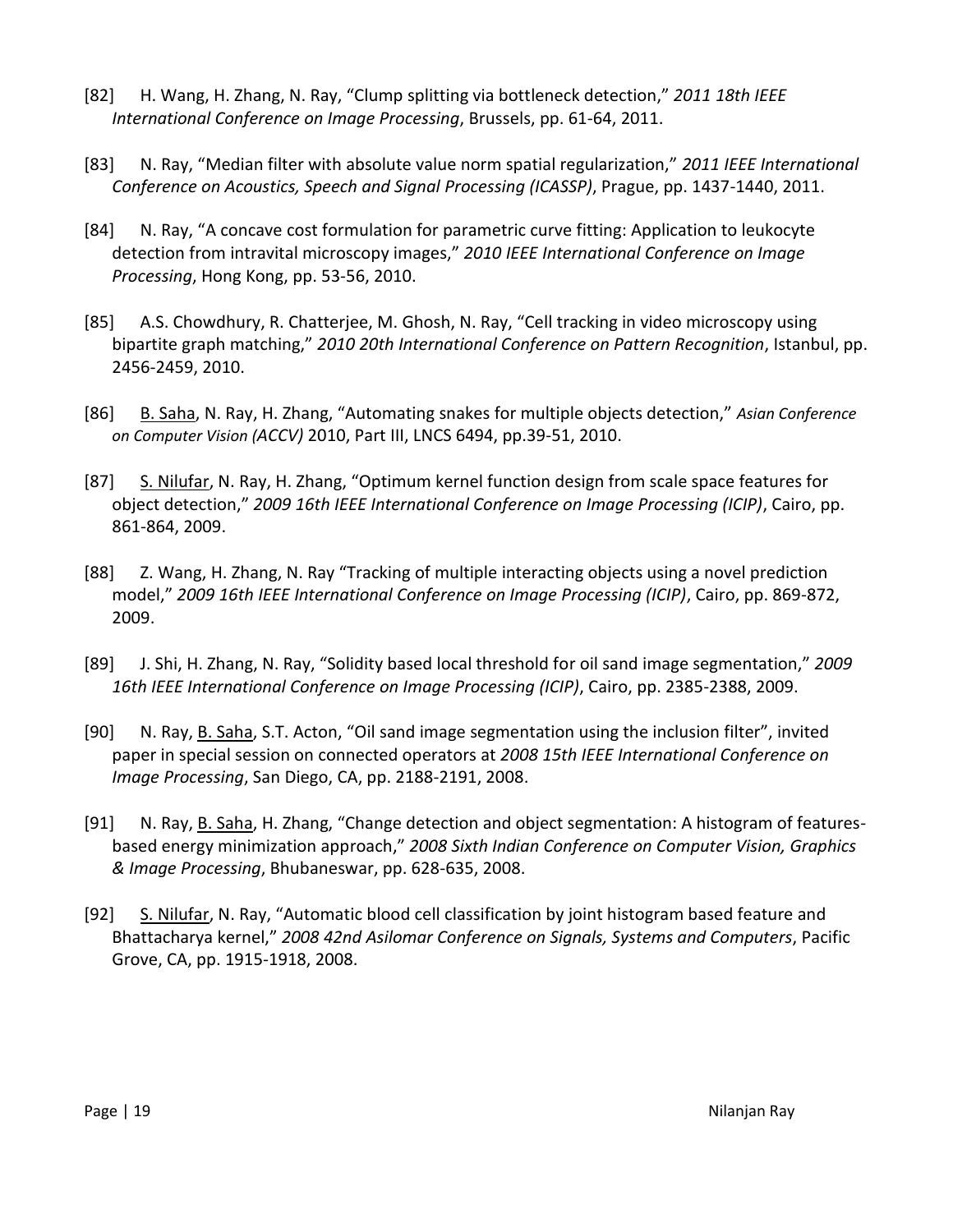- [93] S. Zabuawala, H. Wei, C. Raju, N. Ray, J. Yadegar, "Automated image processing and fusion for remote sensing applications," In the *Proceedings of Computational Imaging VII*, SPIE. vol. 7246 (724612, Feb. 2, 2009). 8 pages.
- [94] H. Wang, N. Ray, H. Zhang, "Graph-cut optimization of the ratio of functions and its application to image segmentation", *2008 15th IEEE International Conference on Image Processing*, San Diego, CA, pp. 749-752, 2008.
- [95] B. Saha, N. Ray, H. Zhang, "Computing oil sand particle size distribution by snake-PCA algorithm," *2008 IEEE International Conference on Acoustics, Speech and Signal Processing*, Las Vegas, NV, pp. 977-980, 2008.
- [96] D. Zhou, H. Zhang, N. Ray, "Texture based background subtraction," In *2008 IEEE International Conference on Information and Automation*, pp.601-605, Zhang Jia Jie, China. June 2008.
- [97] N. Ray, B. Saha, "Edge sensitive variational image thresholding," *2007 IEEE International Conference on Image Processing*, San Antonio, TX, 2007, pp. VI - 37-VI – 40, 2007.
- [98] N. Ray, B. Saha, M. Brown, "Locating brain tumor from MR imagery using symmetry," *2007 Conference Record of the Forty-First Asilomar Conference on Signals, Systems and Computers*, Pacific Grove, CA, pp. 224-228, 2007.
- [99] N. Ray, D.P. Mukherjee, "Image registration and object tracking via affine combination," *Proc. 6th Int. Conf. on Advances in Pat. Recog*., pp.175-179, January, 2007.
- [100] S. Sahoo, N. Ray, S.T. Acton, "Rolling leukocyte detection based on teardrop shape and the gradient inverse coefficient of variation," *International Conf. on Medical Information Visualisation - BioMedical Visualisation 2006*. MediVis 2006, pp. 29-33, 5-7 July 2006.
- [101] J. Cui, N. Ray, S.T. Acton, Z. Lin, "Application of the affine transform invariant model to cell tracking," *IEEE Southwest Symposium on Image Analysis and Interpretation*, pp.56-60, March 2006.
- [102] N. Ray, G. Dong, S.T. Acton, "Tracking multiple cells by correspondence resolution in a sequential Bayesian framework," *Proceedings of IEEE ICIP*, vol.1, pp.705-708, Sept. 2005.
- [103] N. Ray, S.T. Acton, "Spatiotemporal segmentation for validation of rolling leukocyte tracking data," *Proceedings of IEEE ICASSP*, vol.2, pp. 129-132, Philadelphia, 2005.
- [104] R. Janiczek, N. Ray, F. Epstein, S.T. Acton, "A Markov chain Monte Carlo method for tracking myocardial borders," invited paper at IS&T/SPIE's *17th annual symposium on electronic im. science and technology*, Jan.16-20, 2005.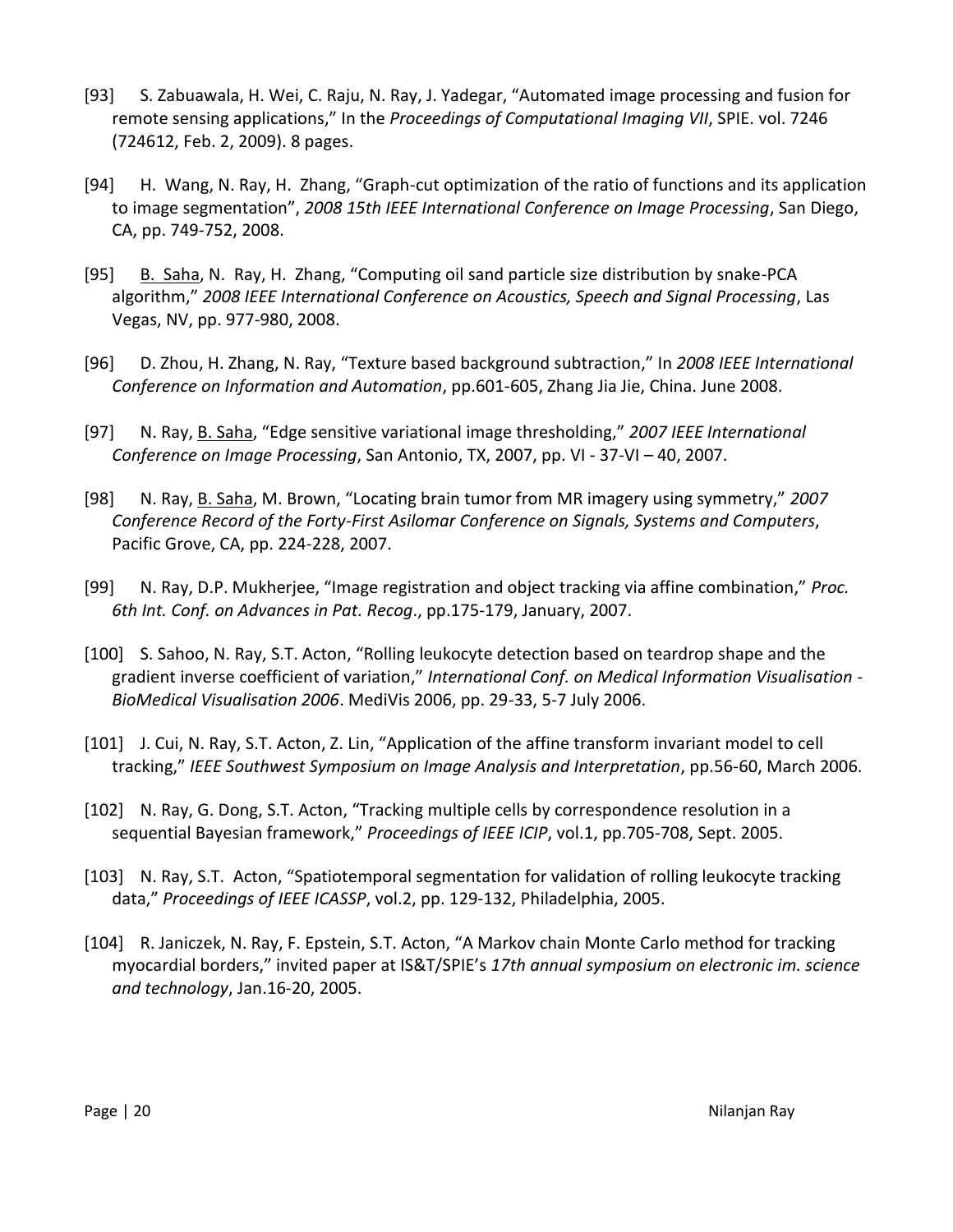- [105] G. Dong, N. Ray, S.T. Acton, "Automated leukocyte detection in vivo," *Proc. of 38th Asilomar conf. on Signals, Systems and Computers*, vol.2, pp.1832-1837, Pacific Groove, CA, Nov 7-Nov.10, 2004.
- [106] S.T. Acton, N. Ray, "Detection and tracking of rolling leukocytes from intravital microscopy," invited paper in *2004 IEEE International Symposium on Biomedical Imaging*: *From Nano to Macro*, Arlington, Virginia, April 15- 18, 2004.
- [107] N. Ray, S.T. Acton, "Tracking rolling leukocytes with motion gradient vector flow", *The Thrity-Seventh Asilomar Conference on Signals, Systems & Computers, 2003*, Pacific Grove, CA, USA, pp. 1948-1952 Vol.2, 2003.
- [108] N. Ray, S.T. Acton, "Self-dual inclusion filters for grayscale imagery," *Proceedings of IEEE ICIP*, vol.1, pp. 321-324, Barcelona, Spain, September 14-17, 2003.
- [109] N. Ray, S.T. Acton, "Tracking fast-rolling leukocytes in vivo with active contours," *Proc. of IEEE ICIP 2002*, vol.3, pp.165-168. **Won best student paper award from IBM Signal Processing Society**.
- [110] N. Ray, S.T. Acton, "Active contours for cell tracking," *Proceedings Fifth IEEE Southwest Symposium on Image Analysis and Interpretation*, Sante Fe, NM, USA, pp. 274-278, 2002.
- [111] J. Tang, G. Dong, N. Ray, S.T. Acton, "Evaluation of intravital tracking algorithms," *IEEE International Midwest Symposium on Circuits and Systems*, Tulsa, Oklahoma, August, 2002. 4 pages.
- [112] N. Ray, S.T. Acton, "Adaptive image processing via snake filters," *35th Asilomar Conference on Signals, Systems and Computers (Cat.No.01CH37256)*, Pacific Grove, CA, USA, pp. 337-341 vol.1, 2001.
- [113] N. Ray, J. Havlicek, S.T. Acton, M. Pattichis, "Active contour segmentation guided by AM-FM dominant component analysis," *Proceedings 2001 International Conference on Image Processing (ICIP)*, Thessaloniki, Greece, pp. 78-81 vol.1, 2001.
- [114] N. Ray, S.T. Acton, T. Altes, E.E. de Lange "MRI ventilation analysis by merging parametric active contours," *Proceedings of IEEE ICIP 2001*, pp.861-864.
- [115] N. Ray, S.T. Acton, "Image segmentation by curve evolution with clustering," In the proceedings of *34th Asilomar conference on Signals, Systems and Computers*, Pacific Grove, CA, pp.495-498, Oct 29-Nov.1, 2000.
- [116] S. Jeyamkondan, N. Ray, G.A. Kranzler, and B. Nisha, "Beef quality grading using machine vision," *In the Proceedings of SPIE*, Vol. 4203, pp.91-101, 2000.